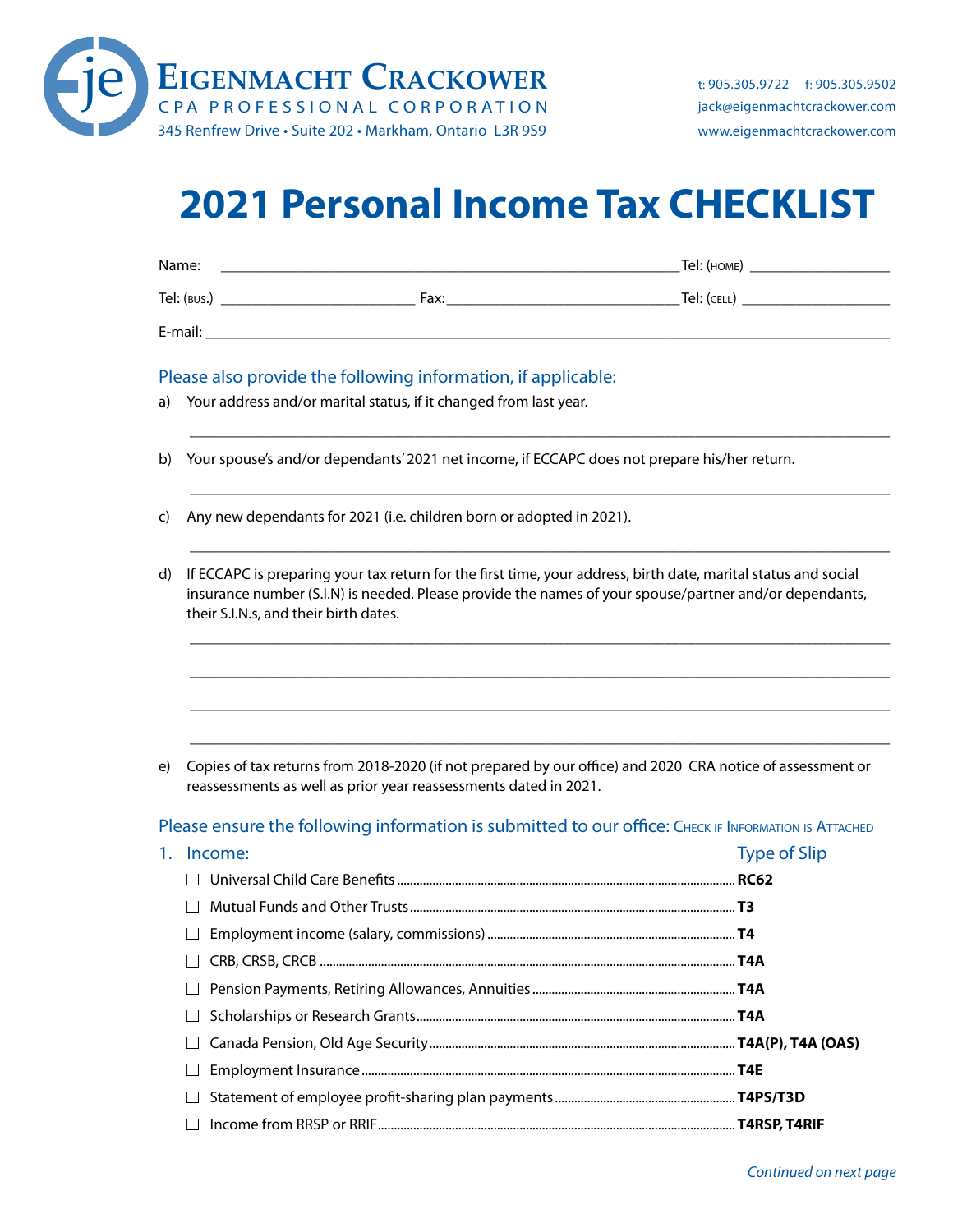

| 1. |                                                                                                    |         |
|----|----------------------------------------------------------------------------------------------------|---------|
|    |                                                                                                    |         |
|    |                                                                                                    |         |
|    |                                                                                                    |         |
|    |                                                                                                    |         |
|    |                                                                                                    |         |
|    |                                                                                                    |         |
|    |                                                                                                    |         |
|    |                                                                                                    |         |
|    |                                                                                                    |         |
|    |                                                                                                    |         |
|    |                                                                                                    |         |
|    |                                                                                                    |         |
|    |                                                                                                    |         |
|    |                                                                                                    |         |
|    |                                                                                                    | Summary |
|    | * Please provide information concerning the cost of the securities sold when submitting this form. |         |

#### 2. Deductions: Type of Slip/Backup Documents

|  |                                                                                | school programs, <b>SIN/T4</b> of caretaker) |
|--|--------------------------------------------------------------------------------|----------------------------------------------|
|  |                                                                                |                                              |
|  |                                                                                |                                              |
|  |                                                                                |                                              |
|  | Legal fees (if paid for purpose of obtaining alimony/child support, wage loss) | Copies of invoices                           |
|  |                                                                                |                                              |
|  |                                                                                |                                              |
|  |                                                                                |                                              |
|  |                                                                                |                                              |
|  |                                                                                |                                              |
|  |                                                                                |                                              |
|  |                                                                                |                                              |

#### 3. Tax Credits: Type of Slip/Backup Documents

| $\overline{\phantom{a}}$ |  |
|--------------------------|--|
| $\mathbf{I}$             |  |
| $\vert \ \ \vert$        |  |
| $\mathbf{I}$             |  |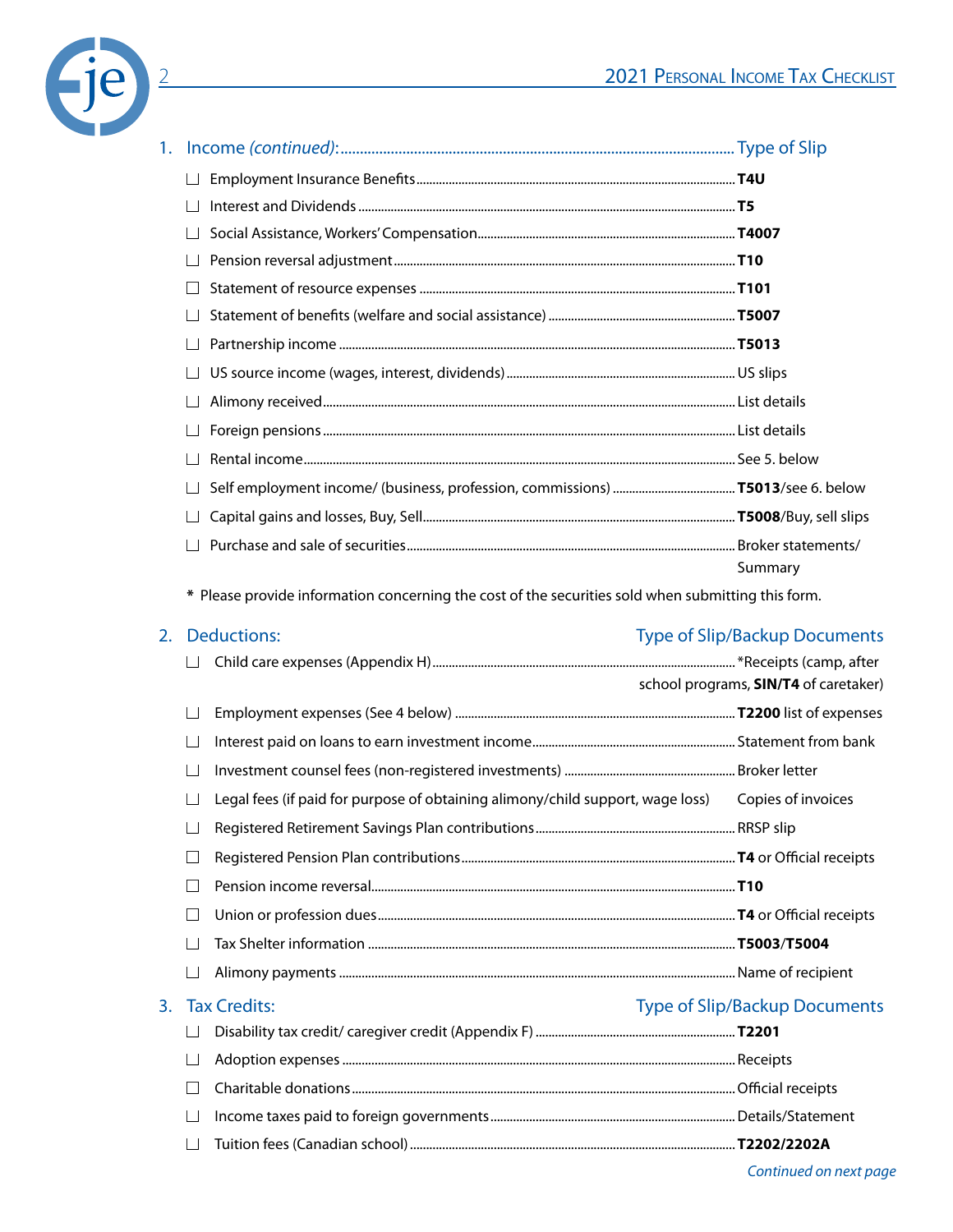

| 3. Tax Credits (continued): | <b>Type of Slip/Backup Documents</b> |
|-----------------------------|--------------------------------------|
|                             |                                      |
|                             |                                      |
|                             |                                      |
|                             |                                      |
|                             |                                      |
|                             |                                      |
|                             |                                      |
|                             | Receipt from landlord                |
|                             |                                      |
|                             |                                      |
|                             | agreement                            |
|                             |                                      |
|                             |                                      |

\* If you have several prescription drug expenditures, please request a computer print-out of your annual drug expense from your pharmacist, rather than submitting the individual receipts. Year-to-date statements can also be obtained from your dentist, chiropractor, optician, massage therapist etc). If you are part of a health plan, please submit details of premiums paid and benefits paid by health provider. See Appendix C.

#### 4. Listing of employment expenses other than auto expenses (include Form T2200).

(See attached *General List of Deductible Business & Employment Expense*s Appendix A).

#### 5. Listing of rental income and expenses for rental properties.

Please include address of property and corresponding rental income. Please include copy of purchase and sale agreement and statement of adjustments if property sold or acquired during the year. (See attached *General List Of Deductible Rental Expenses* Appendix B)

### 6. Listing of professional/business income and expenses

(See attached *General List Of Deductible Business & Employment Expenses* Appendix A). HST return or efile code if our office will be doing it.

#### 7. Automobile expenses of employee/self-employed individual:

Include information concerning the cost of the vehicle if purchased in the year (include invoice), the proceeds received on the disposal of the vehicle if sold in the year, and the cost of gas and oil consumed, repairs and maintenance, insurance, licenses, auto lease payments (include HST), and interest paid on an automobile loan, as applicable. Please also indicate the business and total kilometres driven during 2019. Please provide a separate list for each vehicle.

#### 8. Other items:

- $\Box$  Notice of Assessment for 2020 or reassessments (if not already sent to us).
- $\Box$  Particulars relating to tax shelters and required forms (include limited partnership investments).
- $\Box$  Particulars if you participated in the RRSP Home Buyer's Plan or Lifelong Learning Plan.
- $\Box$  Listing of investments on which accrued interest is required to be reported (eq. Canada Savings Bonds, long term GIC's held outside of your RRSP).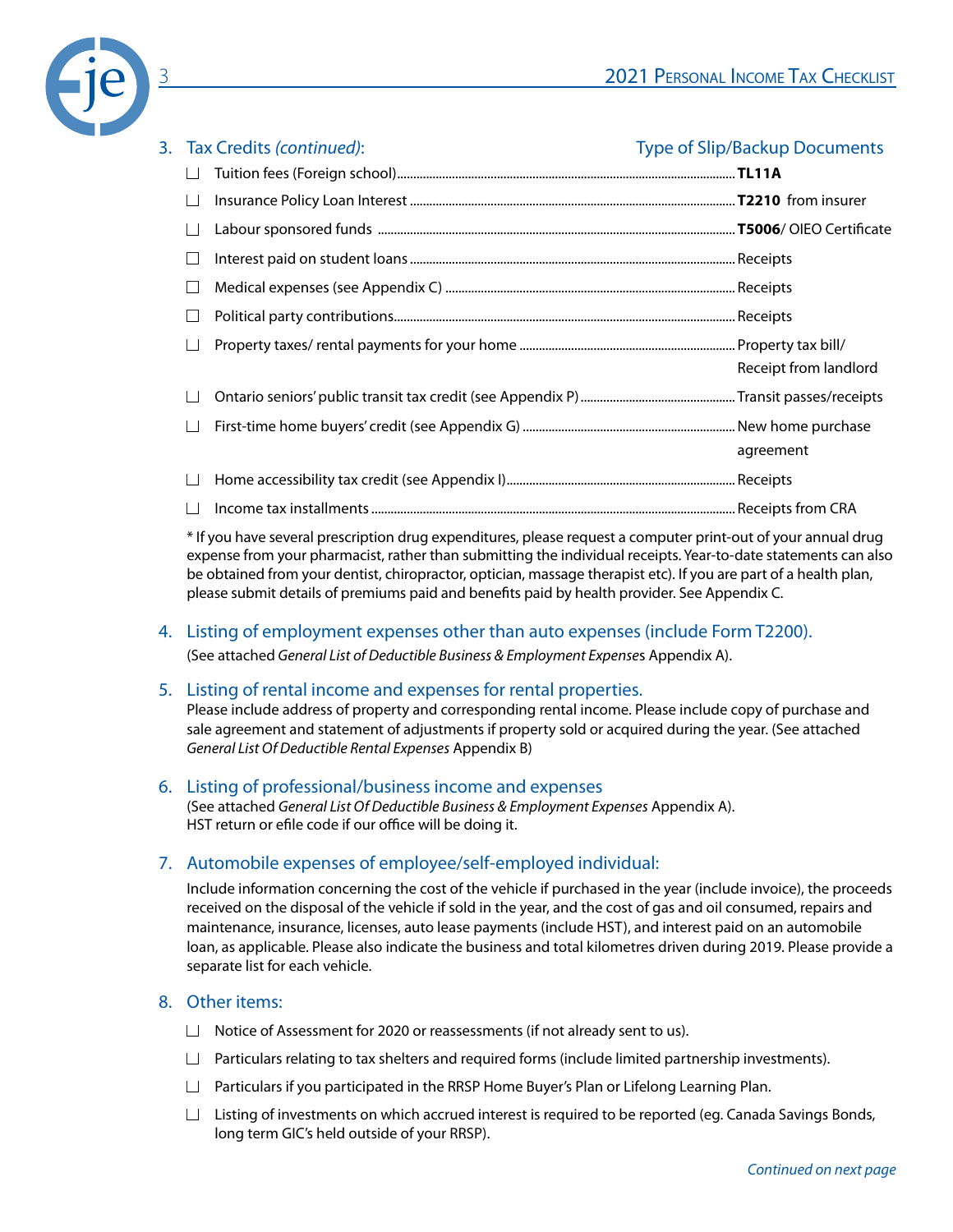

#### 8. Other items *(continued)*:

- $\Box$  Carrying charges and interest paid to earn income from investments (also include safety deposit box fees) and student loans.
- $\Box$  US and other foreign source income (submit slips), see foreign reporting requirements Appendix L.
- $\Box$  Details on disposition of capital property (stocks, mutual funds, real estate). Provide original cost, proceeds, expenses of disposition, and purchase date.
- $\Box$  The amount of support payments or alimony payments paid or received. If you are the payor include name and S.I.N. of receipient. See appendix M.
- $\Box$  Details regarding child care expenses (i.e. nursery, camp, after school activities etc.). If paid to an individual, provide name and S.I.N. of the individual.
- $\Box$  Details regarding fitness, activity and art tax credits (i.e. copy of receipts, names of organization providing eligible programs of physical activities etc.).
- $\Box$  Details regarding eligible moving expenses if you moved during the year (see appendix E).
- $\Box$  Property taxes paid. Rent paid including name of landlord.
- $\Box$  Details of adoption expenses paid during the year.
- $\Box$  Amount of instalment payments made during the year (attach January 2019 CRA statement).
- $\Box$  Professional or union dues.
- $\Box$  Details of sale of principal residence. See Appendix J.
- □ Business investment losses. See Appendix K.
- $\Box$  Canada Pension Plan contribution election and pension income split. See Appendix O.
- $\Box$  Ontario Trillium Benefit and Senior Homeowners Property Tax Grant. See Appendix P.

#### 9. E-Filing (please sign appropriate space)

I would like Eigenmacht Crackower CPA Professional Corporation to electronically file my 2021 income tax return.

■ Yes ■ No

Signature \_\_\_\_\_\_\_\_\_\_\_\_\_\_\_\_\_\_\_\_\_\_\_\_\_\_\_\_\_\_\_\_\_\_\_\_\_\_\_\_\_\_\_\_\_\_\_\_\_\_\_\_\_\_\_\_\_\_\_\_\_\_\_\_\_\_\_\_\_\_\_\_\_\_\_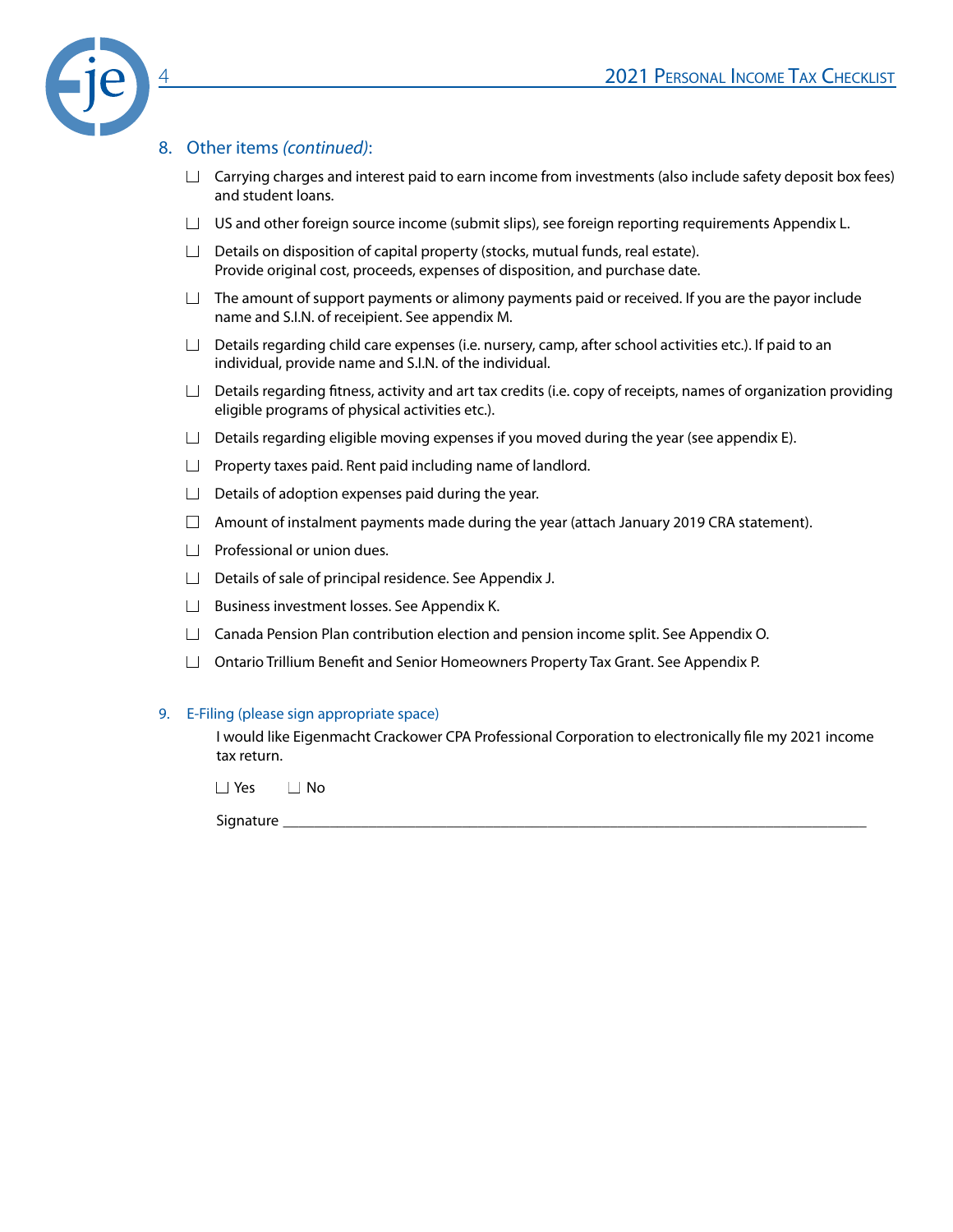

### **PAGE APPENDIX**

| 6  | A            | General List of Deductible Business and Employment Expenses          |
|----|--------------|----------------------------------------------------------------------|
| 8  | B            | <b>General List of Deductible Rental Expenses</b>                    |
| 9  | C            | <b>General List of Deductible Medical Expenses</b>                   |
| 12 | D            | GST/HST                                                              |
| 13 | E            | <b>Moving Expenses</b>                                               |
| 14 | F            | <b>Disability and Caregiver Tax Credit</b>                           |
| 15 | G            | First-Time Home Buyers Tax Credit                                    |
| 16 | Н            | Child Care Expenses and Related Tax Credits for Children's Programs  |
| 17 | I            | Home Accessibility Credit                                            |
| 19 | J            | <b>Principal Residence Exemption</b>                                 |
| 20 | Κ            | Investment Income, Expenses and Losses                               |
| 21 | L            | <b>Foreign Reporting</b>                                             |
| 22 | M            | <b>Support Payments</b>                                              |
| 23 | $\mathsf{N}$ | <b>Child Tax Benefits Information</b>                                |
| 24 | O            | Canada Pension Plan, Pension Income Splitting and US Social Security |
| 25 | P            | <b>Ontario Trillium Benefits and Seniors' Tax Credits</b>            |
| 27 | Q            | School Supplies Tax Credits and Digital News Subscription Tax Credit |
| 28 | R            | <b>RRSP and TFSA Contribution Limits</b>                             |
| 29 | S            | <b>Donations and Gifts</b>                                           |
| 30 | Τ            | 2021 Personal Tax Rates                                              |
| 31 | U            | Non-Refundable Tax Credits for 2020                                  |
| 32 | W            | Social Benefits Repayment                                            |
| 33 | X            | General information on Income Tax Return Filing                      |
| 34 | Υ            | Covid-19 Information                                                 |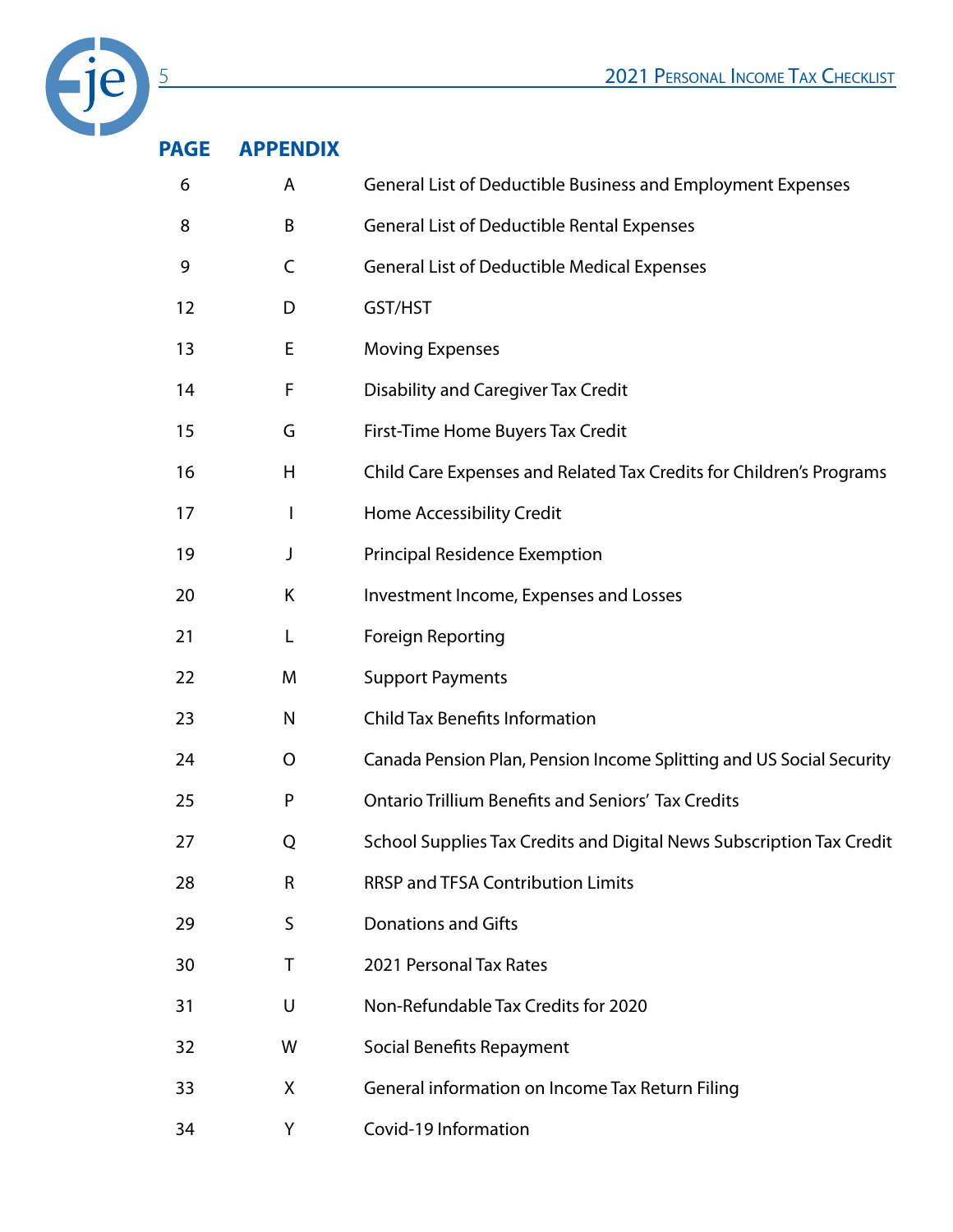

## Appendix A

### **General List of Deductible Business and Employment Expenses**

#### **Home Office**

Calculated as percentage of office over total square area of home

- Mortgage interest/rent
- Realty taxes
- **Insurance**
- **Maintenance**
- Condo fees

#### **Automobile**

- Gas/oil
- Repairs and maintenance
- Insurance
- Lease costs (\$800 monthly lease limit)
- Interest on car loan (\$300 monthly interest deduction limit)
- Licence and registration fees
- CAA dues
- ETR (Highway 407) fees
- Car washes
- Parking at clients (100% deductible)
- Calculated as a percentage of business kms/total kms

#### **Entertainment**

• Meals, sporting events, theatre (50% deductible)

#### **Trade Shows/Travel**

• Conventions, airline flights, hotels, taxis, business conferences, etc.

#### **Advertising**

- Newspaper ads
- Promotion, advertising, etc.
- Gifts to clients

#### **Professional Fees**

• Accounting and legal fees

#### **Insurance**

- Business insurance
- Professional liability insurance

#### **Dues and Membership**

- Professional affiliation dues
- Business trade and networking membership dues

#### **Salaries**

• Salary to assistants including payroll levies

#### **Major Capital Cost Classes**

| Asset                                                                     | <b>CCA class</b> | <b>Subject to</b><br><b>CCA</b> rate | $1/2$ rate |
|---------------------------------------------------------------------------|------------------|--------------------------------------|------------|
| Building                                                                  | 1                | 4%                                   | Yes        |
| Office equipment                                                          | 8                | 20%                                  | Yes        |
| Leasehold improvement                                                     | 13               | Note 1                               | Yes        |
| Franchise fees                                                            | 14               | Note 2                               | Yes        |
| Computer software<br>Bought Jan 28'09-Jan 31'11<br>Bought after Jan 31'11 | 52<br>12         | 100%<br>100%                         | N٥<br>Yes  |
| Computer hardware<br>Bought Jan 28'09-Jan 31'11<br>Bought after Jan 31'11 | 52<br>50         | 100%<br>55%                          | N٥<br>Yes  |
| Automobile cost > \$30,000<br>Automobile cost < \$30,000                  | 10.1<br>10       | 30%<br>30%                           | Yes<br>Yes |

*Note 1:* Straight-line over term of lease (min. 5 years; max. 40) *Note 2:* Straight-line over term of franchise

#### **Interest and Bank Charges**

- Bank service charges Credit card fees
- 
- Interest on loans used in business

#### **Office Expenses**

- 
- 
- 
- Registration costs courses/seminars
- Computer Paper

#### **Telephone**

- Business telephone & fax line Cellular phone
- Internet fees
- *Note:* Some of the expenses may not be permitted or restricted if taxpayer is earning income from employment.

#### **Canada Emergency Business Assistance (CEBA) Loan**

If you received the CEBA loan, 25% of the loan is included in income in the year of receipt.

- Postage **•** Supplies
- Stationery Books & publications
- Courier Continuing education
	-
	-
	-
- -
	-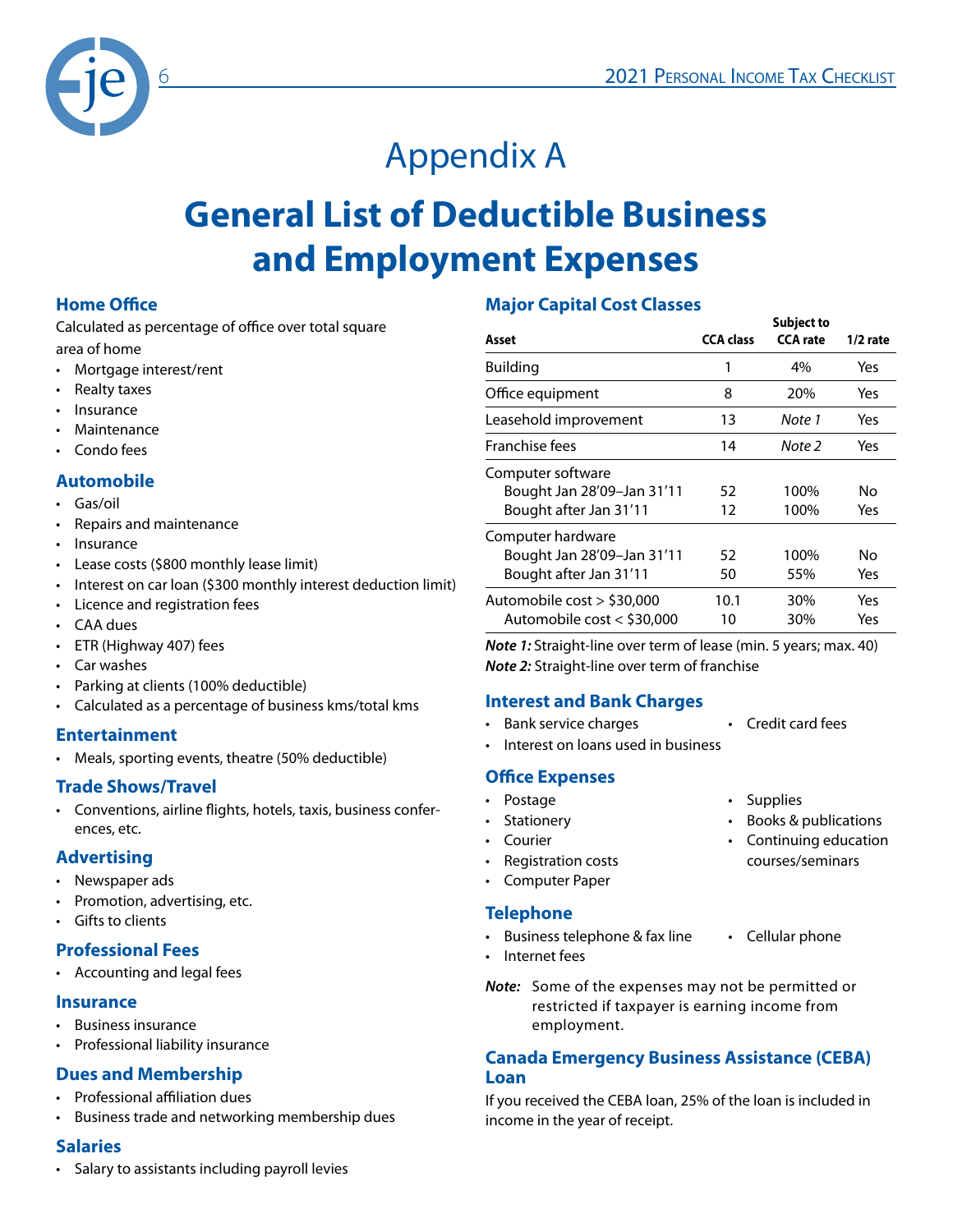

# Appendix A – *continued*

### **General List of Deductible Business and Employment Expenses**

#### **T777 Statement of Employment Expenses**

- Must obtain a signed form **T2200** Condition of Employment from your employer.
- General limitations on expenses such as of 50% of meals and entertainment and automobile restrictions.
- Must maintain documents to support all expenses.
- Home office expenses:
	- can only be claimed up to the amount of income received;
	- home insurance, mortgage interest and property taxes can only be claimed for commissioned employees;
	- based on percentage of home used for office; and
	- must be principal place of business or employment or used on a regular basis to meet customers.

#### **T777 Statement of Employment Expenses – Automobile Costs**

- Maintain automobile log.
- Must claim expenses net of any reimbursements.
- Per km travelling allowance that is reasonable is not taxable but must reduce expenses claimed.
- Allowances not based on per km, including non-vehicle items, are not reasonable and therefore are taxable.
- CCA can only be claimed on vehicles, airplanes or musical instruments.

#### **GST 370 Employee and Partner GST/HST Rebate Application**

- Employer must be a GST registrant.
- Employer cannot be a listed financial institution.
- Based on HST paid on employment expenses Form **T777**.
- Rebate is reported on line 457 in the current year.
- The next year when the rebate is received, you must record it on line 104 of your return as income or reduce CCA pool on capitalize items.
- Cannot claim HST rebate on portion of expenses that are restricted i.e. meals, automobile, etc.

#### **Automobile Restrictions**

- A passenger vehicle is:
	- a **motor vehicle** designed primarily to carry people;
	- seats driver and no more than eight passengers.
- Most cars, station wagons, vans and some pick-up trucks are passenger vehicles. They are subject to the limits for CCA, interest, and leasing costs.
- CCA Class 10.1 Passenger Vehicle capital cost restricted to \$30,000 plus HST. (Non-passenger vehicles have no restriction and are included in class 10.)
- Interest Expense on financed vehicle \$300 per month.
- Leased Vehicle Deduction is the lessor of:
	- a)  $$800/30$  days + PST + HST from the start of the lease to the end of the year,
		- Less prior deductions claimed.
	- b) Lease payment X (\$30,000 + HST)

Greater of  $(530,000 + HST)$  and 85% of MSRP

#### **New Temporary Flat Rate Method of Claiming Home Office Expenses**

The new temporary flat rate method simplifies your claim for home office expenses. You are eligible to use this new method if you worked more than 50% of the time from home for a period of at least four consecutive weeks in 2020 due to the COVID-19 pandemic. You can claim \$2 for each day you worked from home during that period plus any additional days you worked at home in 2020 due to the COVID-19 pandemic. The maximum you can claim using the new temporary flat rate method is \$500 (200 working days) per individual.

Form T2200S must be completed.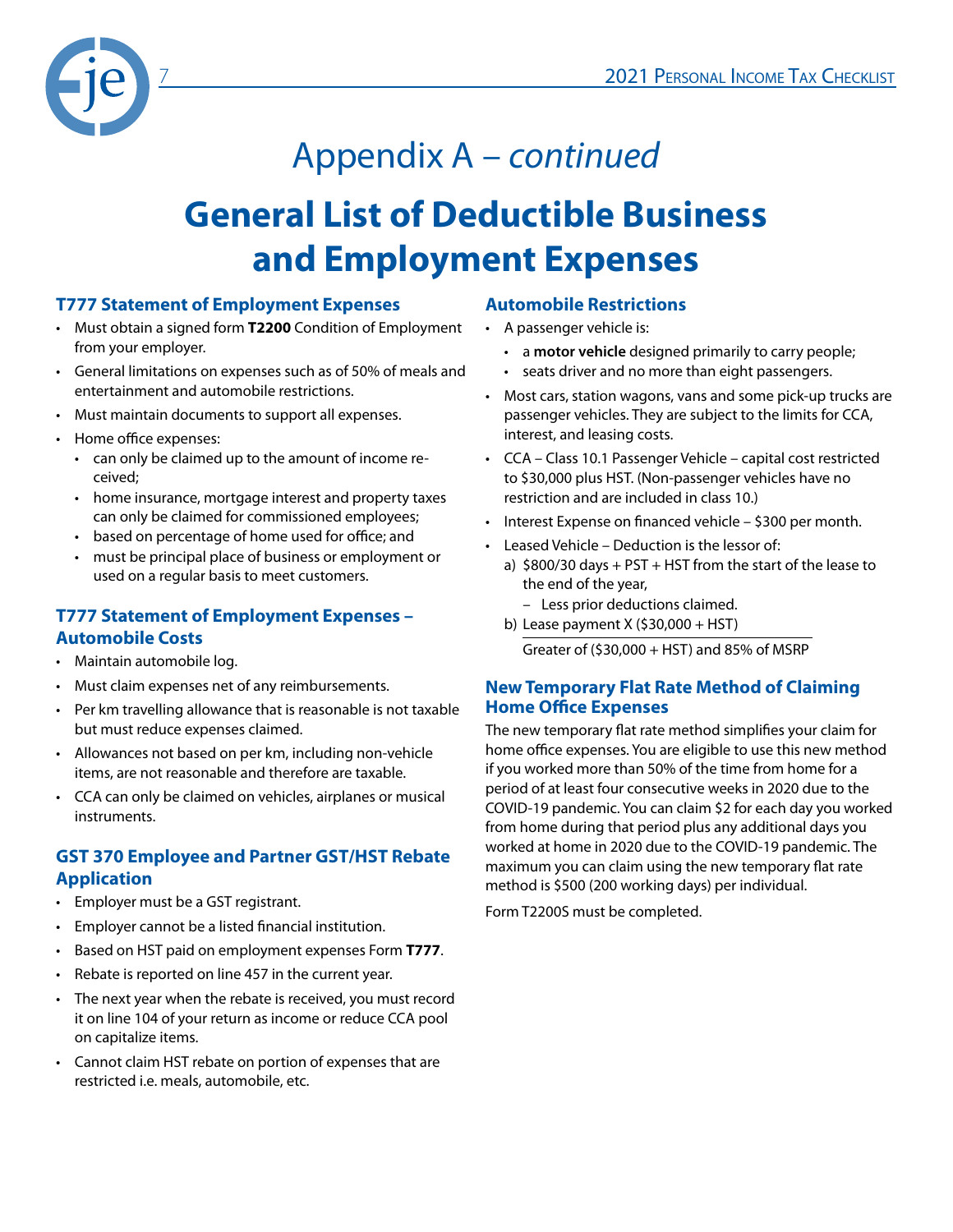

### Appendix B

### **General List of Deductible Rental Expenses**

- Property taxes
- **Insurance**
- Repairs and maintenance (painting, plumbing, electrical, waste removal, garbage etc).
- Utilities (hydro, natural gas, water, cable)
- Mortgage interest and financing fees
- Advertising (for tenants)
- Janitorial services
- Property management fees
- Accounting fees
- Legal expenses not connected with purchase of property
- Commissions (paid to obtain tenants)
- Landscaping of grounds and snow removal
- Office supplies
- Alarm fees and security
- Bank services charges
- Automobile expenses (if more than one property is owned)
- Lease cancellation/inducement fees
- Condo fees
- Financing fees

#### **NOTE**

Please advise of the following:

- 1. Rental income received during the year.
- 2. Canada Emergency Rent Subsidy (CERS) received during the year.
- 3. Copy of purchase or sale of property if sold during the year.
- 4. Whether you are a HST registrant.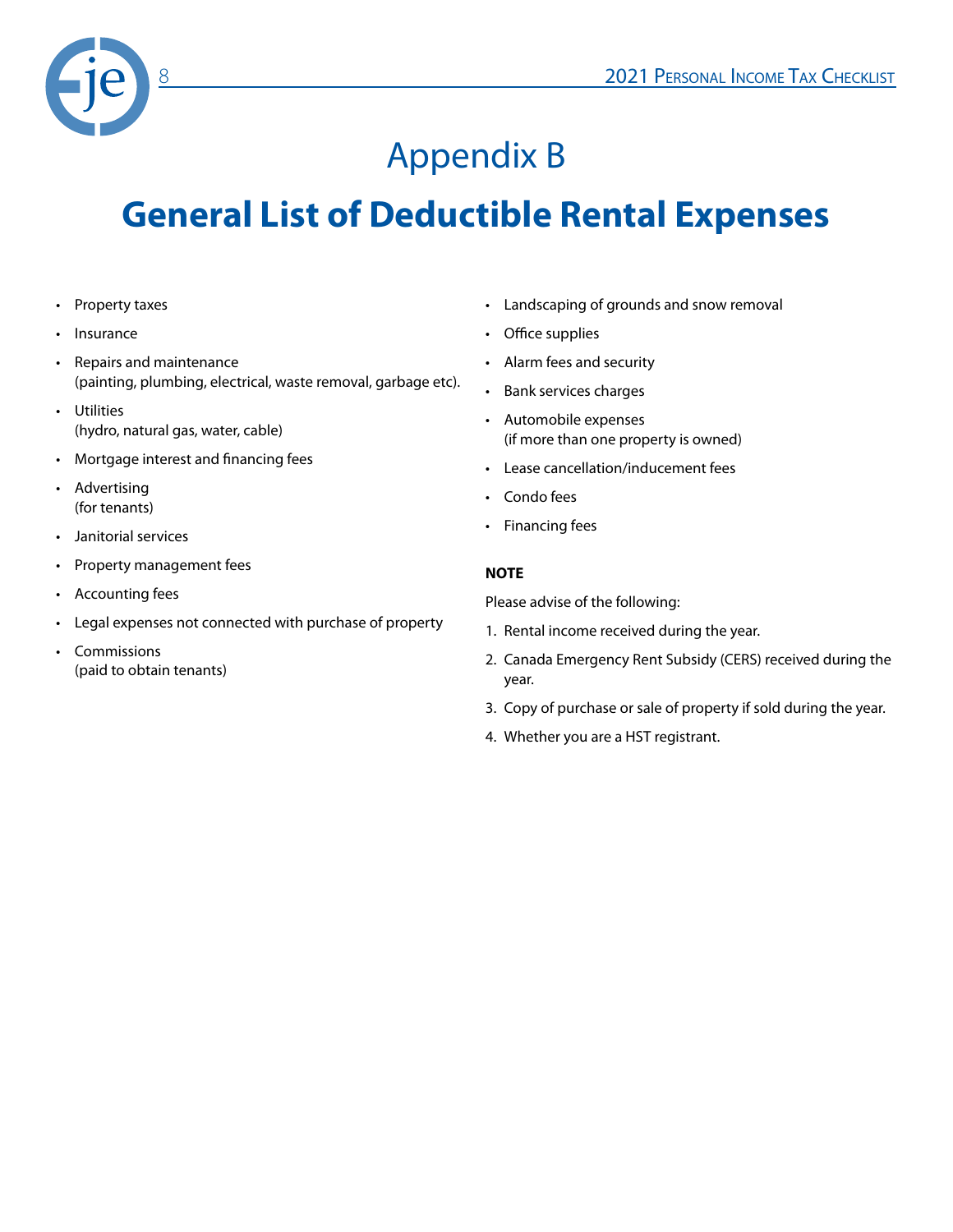

## Appendix C

### **General List of Deductible Medical Expenses**

#### **Professional Services**

- Acupuncturist (if a qualified medical practitioner or, in Quebec only, a licensed acupuncturist)
- Chiropodist
- **Chiropractor**
- Christian Science practitioner
- Covid-19 tests
- Dental hygienist (if authorized to practise under provincial law)
- Dental mechanic (for the making or repairing of a complete upper or lower denture)
- Dentist
- **Dermatologist**
- **Gynaecologist**
- **Neurologist**
- **Naturopath**
- Obstetrician
- Oculist
- **Optician**
- **Optometrist**
- **Orthopaedist**
- Osteopath
- **Paediatrician**
- Physician
- **Physiotherapist**
- Plastic surgeon
- Podiatrist
- Practical nurse (medical services only)
- **Psychiatrist**
- Psychoanalyst
- Psychologist (if licensed by province to provide therapy or rehabilitation)
- Registered nurse
- **Surgeon**
- Speech therapist (pathological or audiological impediments only)
- Therapist

#### **Laboratory Examinations and Tests**

- Blood tests
- Cardiographs
- Metabolism tests
- Spinal fluid tests
- Stool examination
- Urine analyses
- X-ray examinations

#### **Dental Services**

- Dental x-rays
- **Extracting teeth**
- Filling teeth
- Gum treatment
- Oral surgery
- Straightening teeth

#### **Hospital Services**

- Anaesthetist
- Hospital bills
- Oxygen masks, tent
- Use of operating room
- **Vaccines**
- X-ray technician

If you have several prescription drug expenditures, please request a computer print-out of your annual drug expense from your pharmacist, rather than submitting the individual receipts. Year-to-date statements can also be obtained from your dentist, chiropractor, optician, chiropractor, massage therapist etc). If you are part of a health plan, please submit details of premiums paid and benefits paid by health provider.

For comprehensive list of qualifying medicines, apparatus, medical treatments etc, please contact our office.

Source: CCH "Preparing Your Income Tax Returns".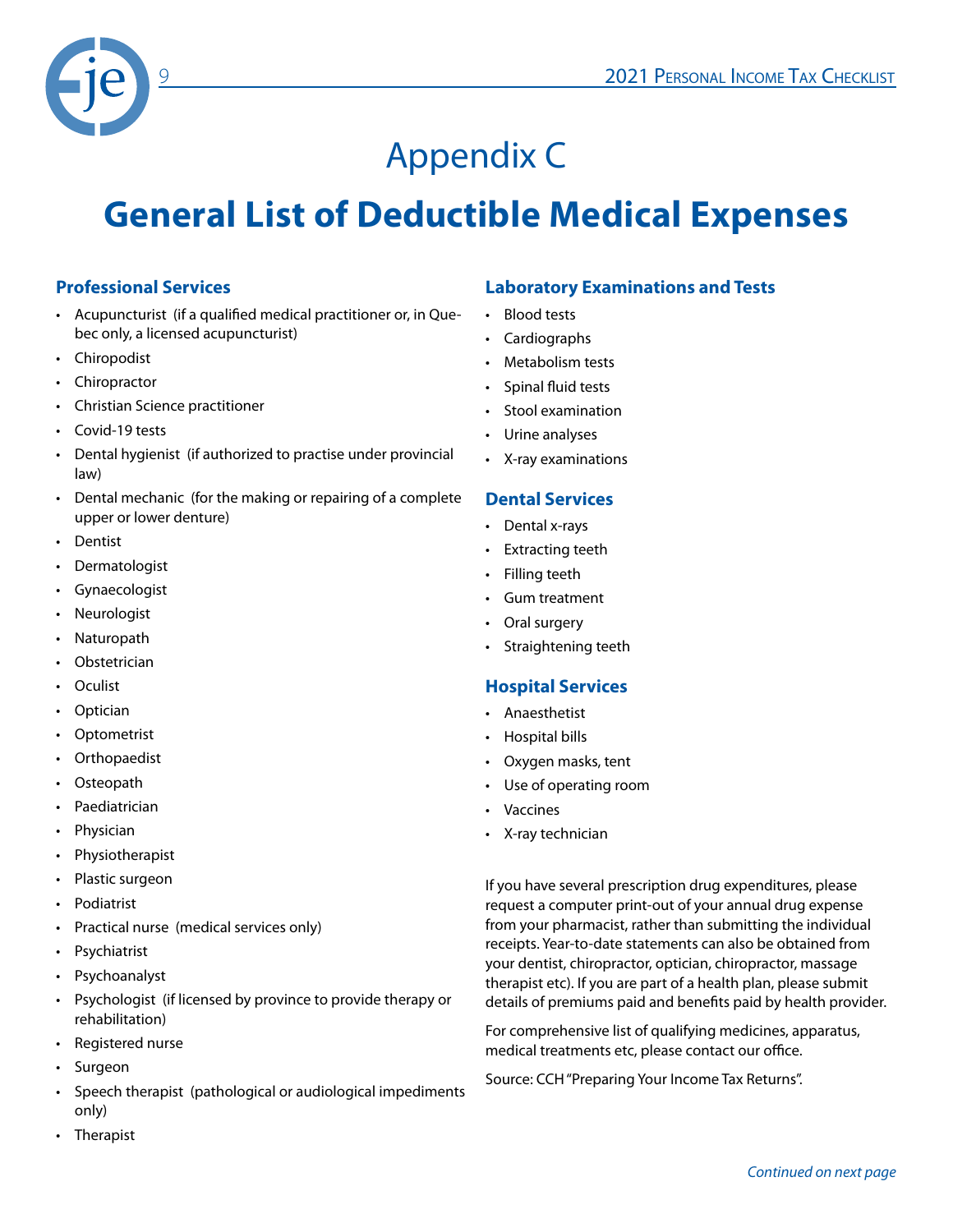

# Appendix C – *Continued* **Medical Expenses**

- Medical expenses can be claimed for you, your spouse or common-law partner, or you or your spouse or common-law partner's children under 18, and children over 18 that are dependent.
- Claim medical expenses for any 12 month period ending in the taxation year (24 months in year of death).
- Medical expenses must be greater than 3% of your net income or \$2,421 Federal and \$2,462 Ontario, whichever is less.

#### **Medical Travel Expenses**

Medical Services not provided in an area

| <b>Distance</b>                      | Federal                                                                                                                                                                                                                                            |
|--------------------------------------|----------------------------------------------------------------------------------------------------------------------------------------------------------------------------------------------------------------------------------------------------|
| At least 40 km<br>(one way)          | Vehicle-use expenses<br>$\bullet$<br>Expenses paid to a transport company<br>(taxi, bus, etc.)                                                                                                                                                     |
| At least 80 km<br>(one way)          | • Vehicle-use expenses<br>Expenses paid to a transport company<br>٠<br>(taxi, bus, etc.)<br>Meal expenses<br>$\bullet$<br>Lodging expenses<br>٠<br><b>Parking Expenses</b><br>$\bullet$<br>An accompanying person if certified<br>٠<br>by a doctor |
| Travel expenses<br>outside of Canada | • Vehicle-use expenses<br>Expenses paid to a transport company<br>٠<br>(taxi, bus, etc.)<br>Meal expenses<br>$\bullet$<br>Lodging expenses<br>Parking Expenses                                                                                     |

#### **Attendant Care When Claiming the DTC**

- There are over-lapping rules when claiming the disability amount, attendant care costs and medical expenses.
- See the chart on the following page.

#### **Nursing Home**

- Provides full-time care, including 24-hour nursing care, to individuals who are unable to care for themselves.
- All regular fees are eligible as medical expenses, including those for the following:
- food;
- accommodation;
- nursing care;
- administration fees;
- maintenance fees; and
- social programming and activites fees.
- However, extra personal expenses (such as hairdresser fees) are not eligible.
- **T2201** required.

#### **Salaries and Wages**

- You can claim the fees for salaries and wages paid for parttime attendant care (if form **T2201** is completed).
- Also, you can claim the fees for salaries and wages paid for attendant care services or care or supervision in the following facilities:
	- self-contained domestic establishments (such as your private home);
	- retirement homes, homes for seniors, or other institutions; and
	- group homes in Canada.

#### **Full-time Care or Specialized Care**

- Generally, you can claim the entire amount you paid for the following facilities:
	- nursing home (full-time care); and
	- schools, institutions, or other places (providing care or care and training).
- CRA considers the care to be full-time care when a person needs constant care and attendance.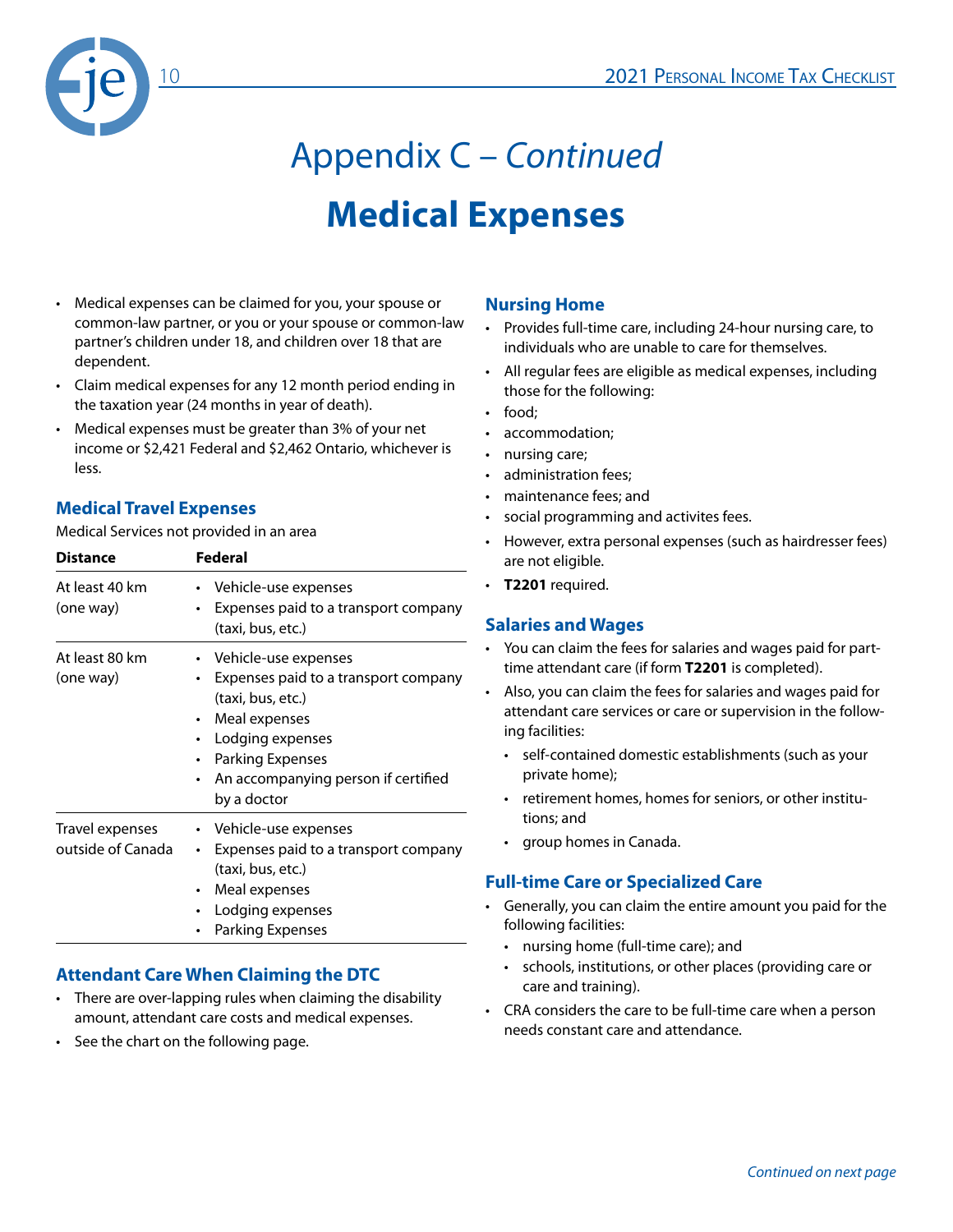

# Appendix C – *Continued*

### **Attendant Care When Claiming the Disablity Tax Credit (DTC)**

| <b>Type of Expense</b>                                                                                                                                                                     | <b>Certification Required</b>                                                                                                                                                                                                                                                                                      | Can you claim the disability amount?                                                                                          |
|--------------------------------------------------------------------------------------------------------------------------------------------------------------------------------------------|--------------------------------------------------------------------------------------------------------------------------------------------------------------------------------------------------------------------------------------------------------------------------------------------------------------------|-------------------------------------------------------------------------------------------------------------------------------|
| Fees paid for full-time care in a<br>nursing home.                                                                                                                                         | Form T2201 or a medical practitioner must certify in<br>writing that you are, and in the foreseeable future will<br>continue to be, dependent on others for your personal<br>needs and care because of a lack of normal mental<br>capacity.                                                                        | You can claim the disability<br>amount, if eligible, or these<br>expenses, but not both.                                      |
| Salaries and wages for atten-<br>dant care given in Canada. This<br>can include the part of the<br>nursing home fees paid for<br>full-time care that relate only to<br>salaries and wages. | <b>Form T2201</b>                                                                                                                                                                                                                                                                                                  | You can claim the disability<br>amount and up to \$10,000 for<br>these expenses (\$20,000 if the<br>person died in the year). |
| Salaries and wages for one<br>full-time attendant outside<br>of a self-contained domestic<br>establishment.                                                                                | <b>Form T2201</b>                                                                                                                                                                                                                                                                                                  | You can claim the disability<br>amount or these expenses, but<br>not both.                                                    |
| Full-time attendant at home.                                                                                                                                                               | Form T2201 or a medical practitioner must certify in<br>writing that you are, and will likely to be for a long<br>continuous period of indefinite duration, dependent<br>on others for your personal needs and care because<br>of an impairment in physical or mental functions and<br>need a full-time attendant. | You can claim the disability<br>amount, if eligible, or these<br>expenses, but not both.                                      |
| Salaries and wages for care in a<br>group home in Canada.                                                                                                                                  | <b>Form T2201</b>                                                                                                                                                                                                                                                                                                  | You can claim the disability<br>amount and these expenses.                                                                    |
| Care, or training and care, at a<br>school, institution, or other<br>place (such as a detoxification<br>clinic).                                                                           | Form T2201 or an appropriately qualified person must<br>certify in writing that because of a mental or physical<br>impairment, you need the equipment, facilities, or staff<br>specially provided by that place for persons with the<br>same type of impairments.                                                  | You can claim the disability<br>amount, if eligible, and these<br>expenses.                                                   |
|                                                                                                                                                                                            | NOTE: An appropriately qualified person includes a<br>medical practitioner, the principal of the school or the<br>head of the institution or other place.                                                                                                                                                          |                                                                                                                               |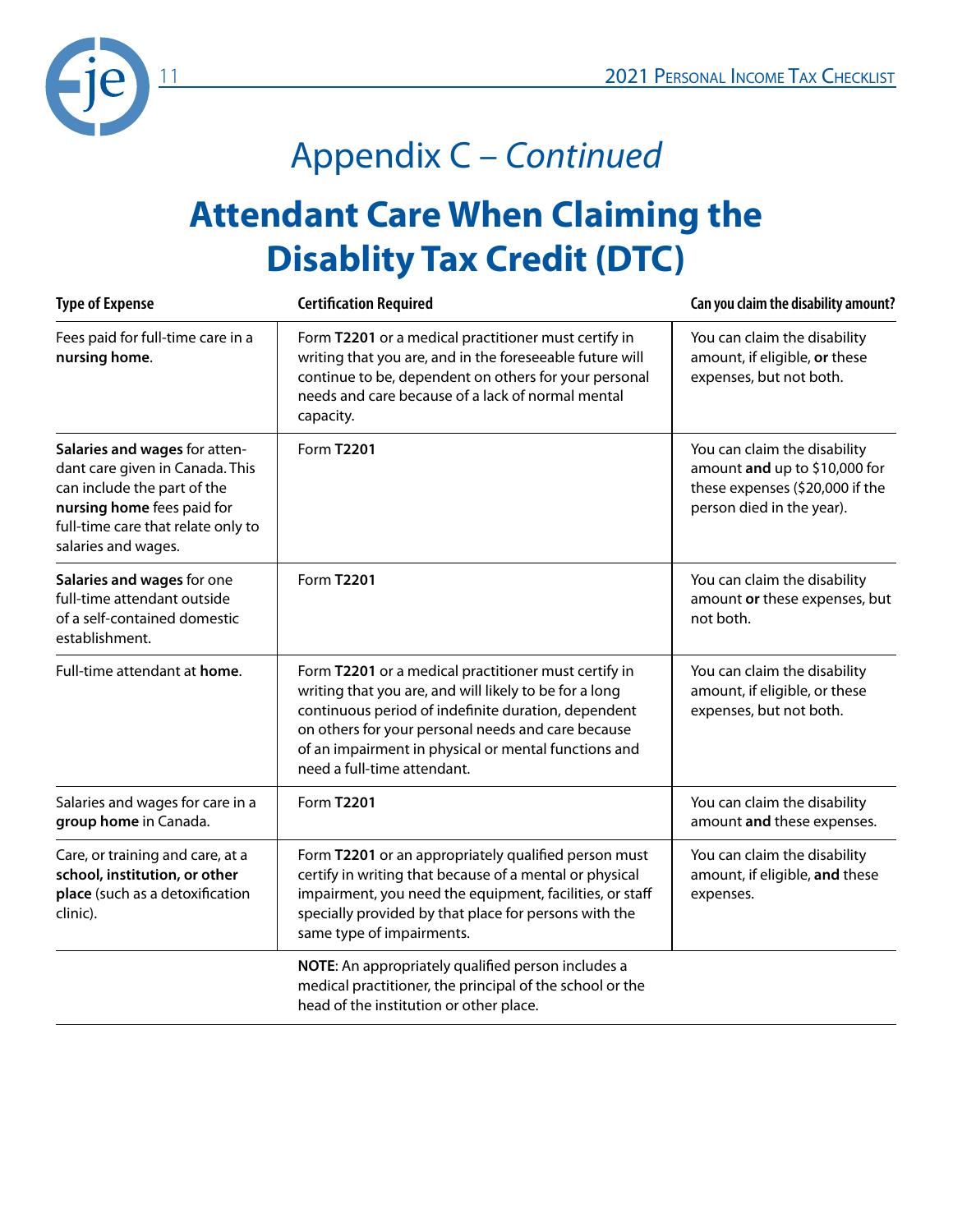

# Appendix D **GST/HST**

If you have an unincorporated business, profession or receive commercial rental income, you may be subject to charge GST on your sales.

The GST is a tax that applies to the supply of most property and services in Canada.

Almost everyone has to pay the GST/HST on purchases of taxable supplies of property and services (other than zero-rated supplies). A limited number of sales or supplies are exempt from GST/HST.

Although the consumer pays the tax, businesses are generally responsible for collecting and remitting it to the government. Businesses that are required to have a GST/HST registration number are called registrants.

Registrants collect the GST/HST on most of their sales and pay the GST/HST on most purchases they make to operate their business. They can claim an input tax credit, to recover the GST/HST paid or payable on the purchases they use in their commercial activities.

GST/HST registrants must meet certain responsibilities. Generally, they must file returns on a regular basis, collect the tax on taxable supplies they make in Canada, and remit any resulting net tax owing.

You have to register for GST/HST when you no longer qualify as a small supplier because your total worldwide taxable supplies of goods and services exceed the small supplier limit of \$30,000 in a single calendar quarter or in four consecutive calendar quarters.

In order for our office to complete your GST/HST return, please forward the GST return (due date June15th, 2022 if you are an annual filer) that the CRA sent you. If you are a first time GST filer, we would need your BIN # and confirmation letter from the CRA of your status as a GST registrant and which will also advise us the effective date you registered.

If you are an employee claiming employment expenses, we will need to know the BIN # of your employer.

### **GST/HST Rates**

| <b>Province</b>              | On or After<br>October 1, 2016 | July 1, 2016 to<br>September 30, 2016 | April 1, 2013 to<br>June 30, 2016 | July 1, 2010 to<br>March 31, 2013 | <b>January 1, 2008</b><br>to June 30, 2010 |
|------------------------------|--------------------------------|---------------------------------------|-----------------------------------|-----------------------------------|--------------------------------------------|
| Alberta                      | 5%                             | 5%                                    | 5%                                | 5%                                | 5%                                         |
| <b>British Columbia</b>      | 5%                             | 5%                                    | 5%                                | 12%                               | 5%                                         |
| Manitoba                     | 5%                             | 5%                                    | 5%                                | 5%                                | 5%                                         |
| New Brunswick                | 15%                            | 15%                                   | 13%                               | 13%                               | 13%                                        |
| Newfoundland and<br>Labrador | 15%                            | 15%                                   | 13%                               | 13%                               | 13%                                        |
| <b>Northwest Territories</b> | 5%                             | 5%                                    | 5%                                | 5%                                | 5%                                         |
| Nova Scotia                  | 15%                            | 15%                                   | 15%                               | 15%                               | 13%                                        |
| Nunavut                      | 5%                             | 5%                                    | 5%                                | 5%                                | 5%                                         |
| Ontario                      | 13%                            | 13%                                   | 13%                               | 13%                               | 5%                                         |
| Quebec                       | 5%                             | 5%                                    | 5%                                | 5%                                | 5%                                         |
| Prince Edward Island         | 15%                            | 14%                                   | 14%                               | 5%                                | 5%                                         |
| Saskatchewan                 | 5%                             | 5%                                    | 5%                                | 5%                                | 5%                                         |
| Yukon                        | 5%                             | 5%                                    | 5%                                | 5%                                | 5%                                         |

*Note:* Businesses either pay quarterly installments or pay annually. For 2018, the net tax that requires quarterly installments is \$3000.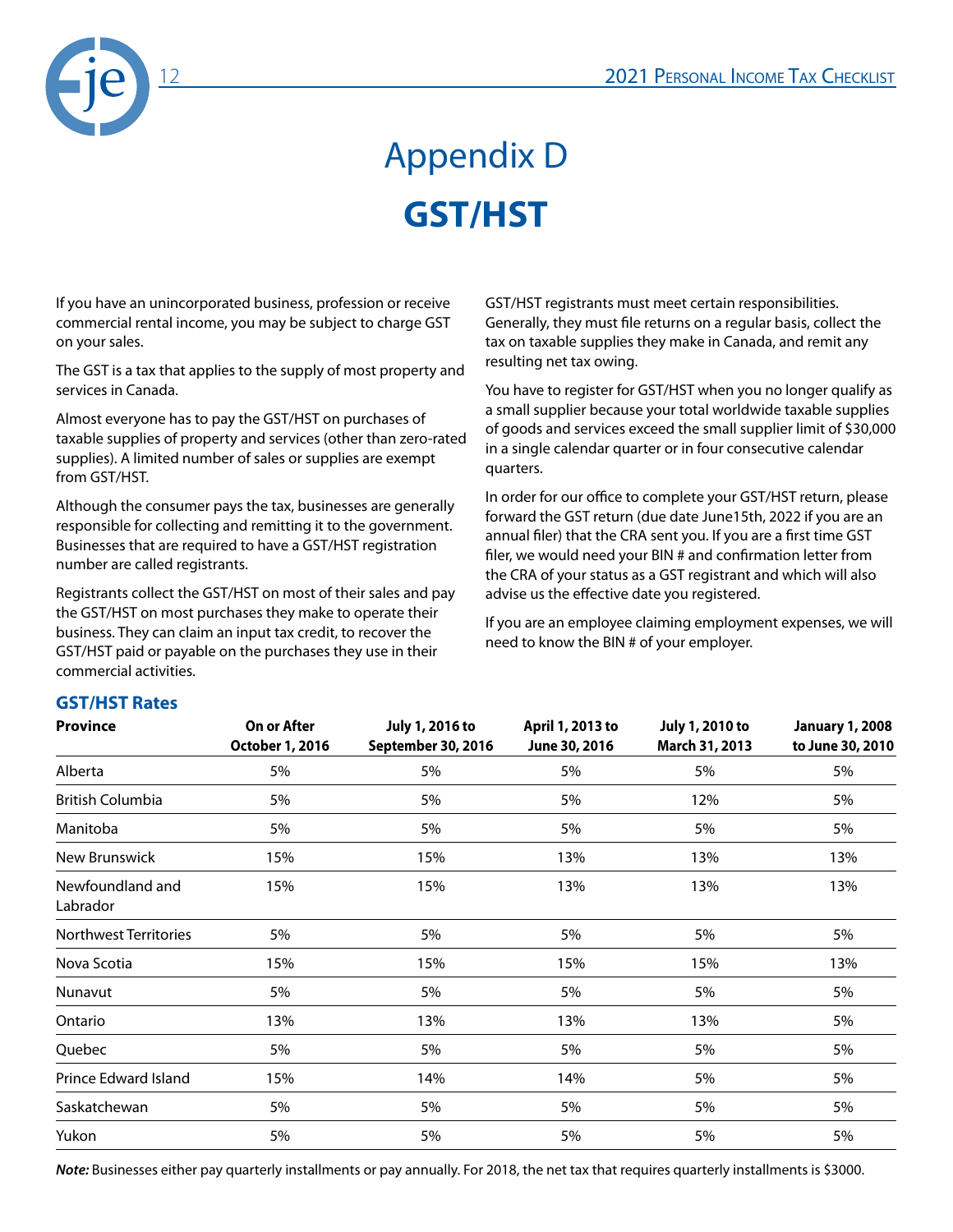

# Appendix E **Moving Expenses**

You can deduct eligible moving expenses if you move and establish a new home to be employed or carry on a business at a **new location,** or if you move to study courses as a student in full-time attendance at a university, college or other educational institution that offers courses at a post-secondary school level.

To qualify, your new home must be **at least 40 kilometres** (by the shortest usual public route) **closer** to the new place of work or educational institution.

#### **Eligible Moving Expenses**

**Transportation and storage costs** (such as packing, hauling, moving, in-transit storage, and insurance) for household effects, including items such as boats and trailers.

**Travel expenses**, including vehicle expenses, meals, and accommodation, to move you and members of your household to your new residence. You can choose to claim vehicle and/or meal expenses using the detailed or simplified method.

**Temporary living expenses** for up to a **maximum of 15 days**

for meals and temporary accommodation near the old and the new residence for you and members of your household. You can choose to claim meal expenses using the detailed or simplified method. If you choose the simplified method, although you do not have to submit detailed receipts for actual expenses, we may still ask you to provide some documentation to establish the duration of the temporary lodging.

**Cost of cancelling a lease** for your old residence, except any rental payment for the period during which you occupied the residence.

**Incidental costs** related to your move which includes the following:

- changing your address on legal documents;
- replacing driving licences and non-commercial vehicle permits (not including insurance); and
- utility hook-ups and disconnections.

**Cost to maintain your old residence (maximum of \$5,000)** when it was vacant after you moved, and during a period when reasonable efforts were made to sell the home. It includes the following:

- interest;
- property taxes;
- insurance premiums; and
- heat and utilities expenses.

#### *Note 1*

The costs must have been incurred when your old residence was not ordinarily occupied by you or any other person who ordinarily resided with you at the old residence just before the move. You cannot deduct these costs during a period when the old residence was rented.

**Cost of selling your old residence**, including advertising, notary or legal fees, real estate commission, and mortgage penalty when the mortgage is paid off before maturity.

**Cost of purchasing your new residence** if you or your spouse or common-law partner sold your old residence as a result of your move.

#### *Note 2*

It includes legal or notary fees that you paid for the purchase of your new residence, as well as any taxes paid (other than GST/HST or property taxes) for the transfer or registration of title to the new residence.

#### **Methods of Calculation**

Detailed Method

#### **Meal expenses**

If you choose to use the detailed method to calculate your meal expenses, you must keep all your receipts and claim the actual amount that you spent.

#### **Vehicle expenses**

If you choose to use the detailed method to calculate your vehicle expenses, you must keep all receipts and records for the vehicle expenses. Claim the actual amount that you spent in respect of your moving expenses during the tax year.

#### Simplified Method

#### **Meal expenses**

If you choose to use the simplified method, to calculate your meal expenses, you may claim a flat rate per person. Although you do not need to keep detailed receipts for actual expenses, we may still ask you to provide some documentation to support your claim.

#### **Vehicle expenses**

If you choose to use the simplified method to calculate the amount to claim for vehicle expenses, multiply the number of kilometres by the cents/km rate for the province or territory in which the travel began. We may still ask you to provide some documentation to support your claim. You must keep track of the number of kilometres driven during the tax year for the trips related to your moving expenses.

**Keep all your receipts and documents supporting your claim.**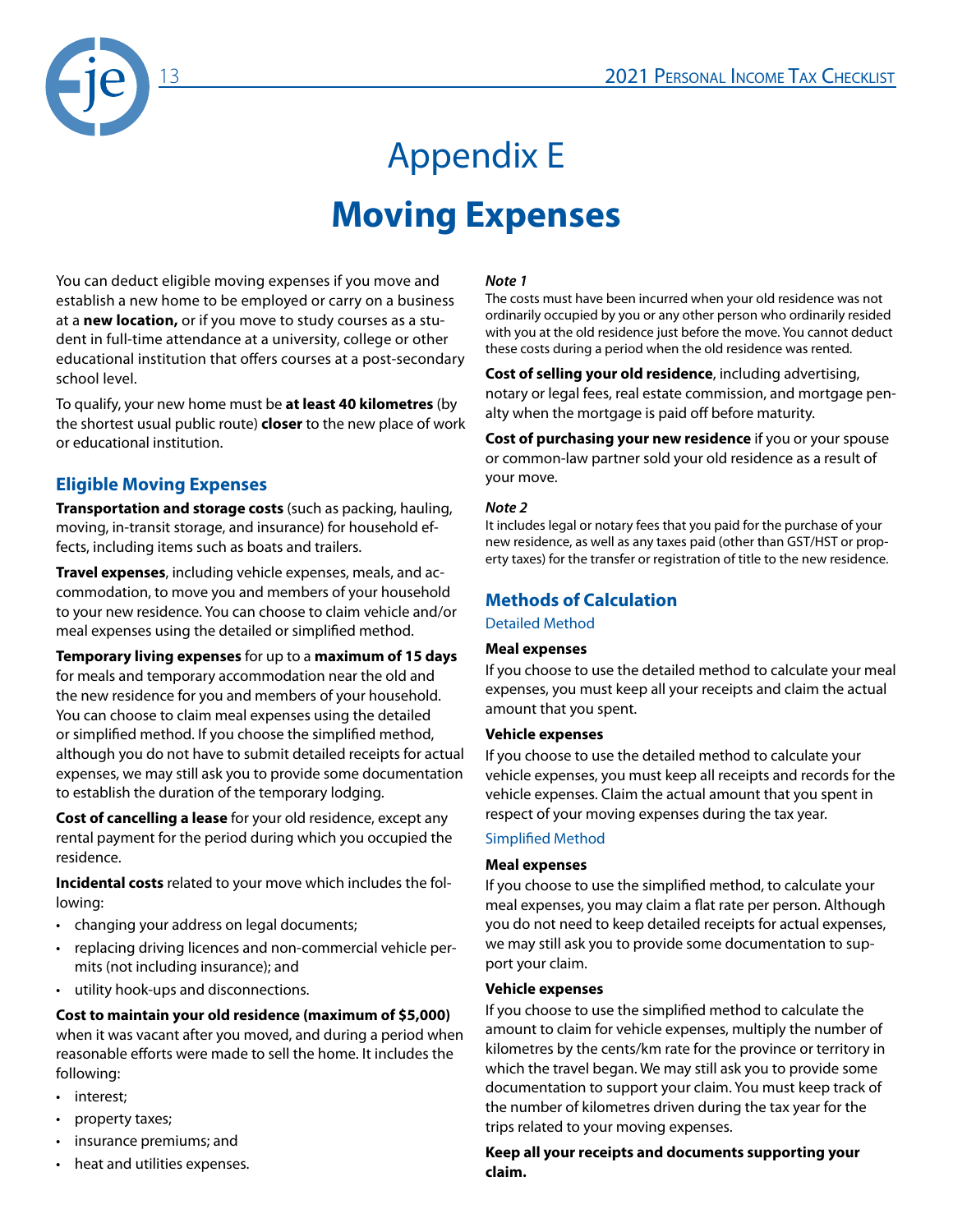

## Appendix F

### **Disability and Caregiver Tax Credit**

#### **Disability Tax Credit**

Must have prolonged impairment and be markedly restricted in any of the basic activities of daily living.

File Form **T2201** with tax return for first year the credit is claimed:

- always audited before claim is allowed; and
- need to file with supporting person too.

The disability tax credit is \$8,662 (\$8,790 – Ontario).

Supplementary disability tax credit of \$5,005 (\$5,127 – Ontario) for a child under the age of 18 reduced by net income over approximately \$28,400 (\$25,000 – Ontario).

Amounts are increased by \$2,330 for Canada caregiver amount.

#### **Canada Caregiver Credit**

Individual must maintain a residence in which family member resides who is:

- over the age of 18 and dependent by reason of mental or physical infirmity; or
- the individual's parent or grandparent who is over age 65.

Credit of \$7,348 (\$5,128 – Ontario) is reduced if personal income of dependant exceeds \$24,604 (\$22,672 – Ontario).

May claim instead of claim for equivalent-to-spouse or dependant personal credit.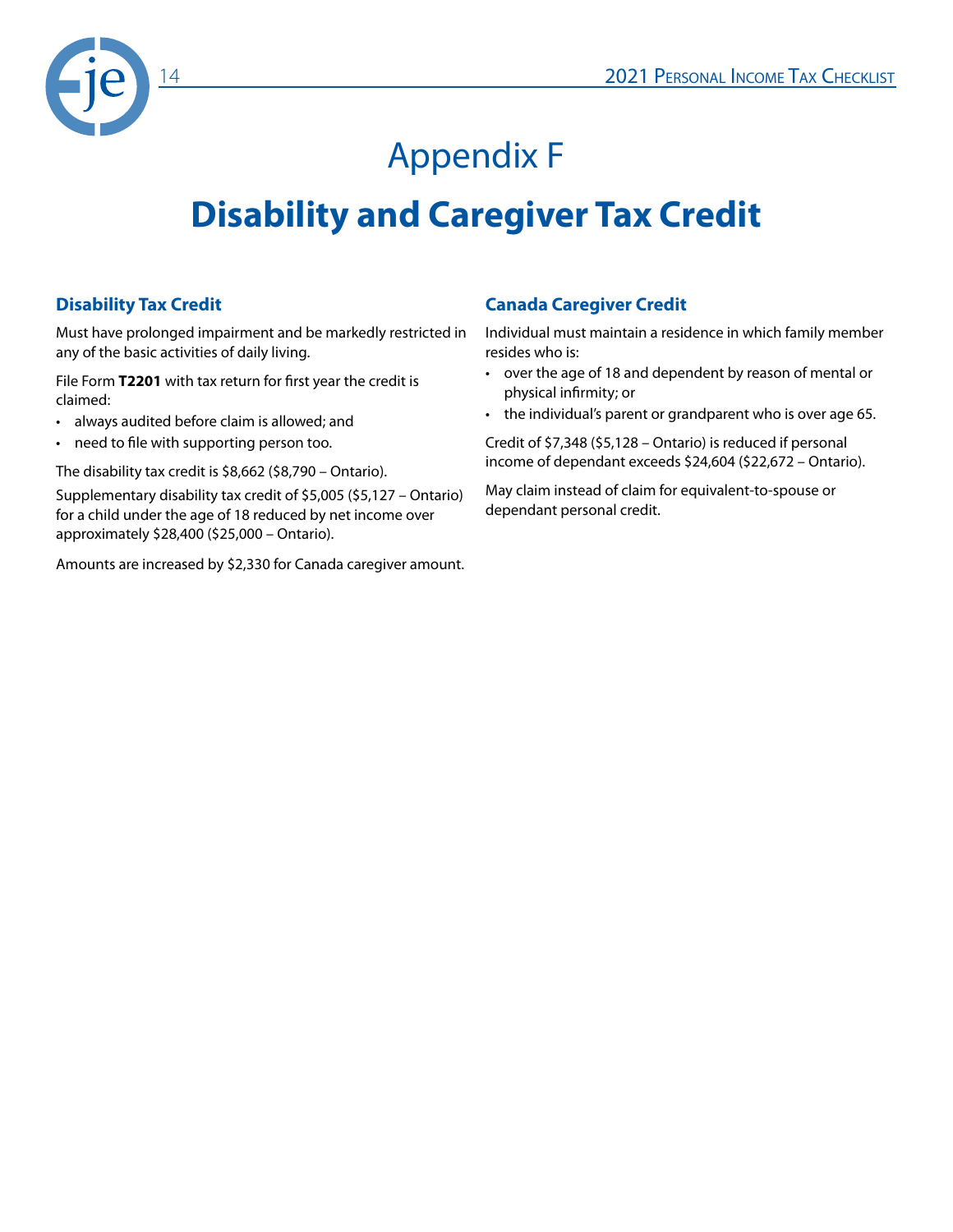

# Appendix G **First-Time Home Buyer's Tax Credit**

A non-refundable credit based on \$5,000 for first-time buyers.

• Effectively, a savings of \$750 (15% of \$5,000).

An individual is a first-time buyer if neither the individual or the spouse owned and lived in another home in the calendar year of the purchase or in the four preceding years.

- Must occupy the property purchased as a principal residence.
- If two people are eligible for the credit, the total cannot exceed the maximum that one person could claim.

Credit is also be available in respect of homes bought for a person who is eligible for the disability tax credit if the house is more accessible or in an environment better suited to the personal needs and care of the individual.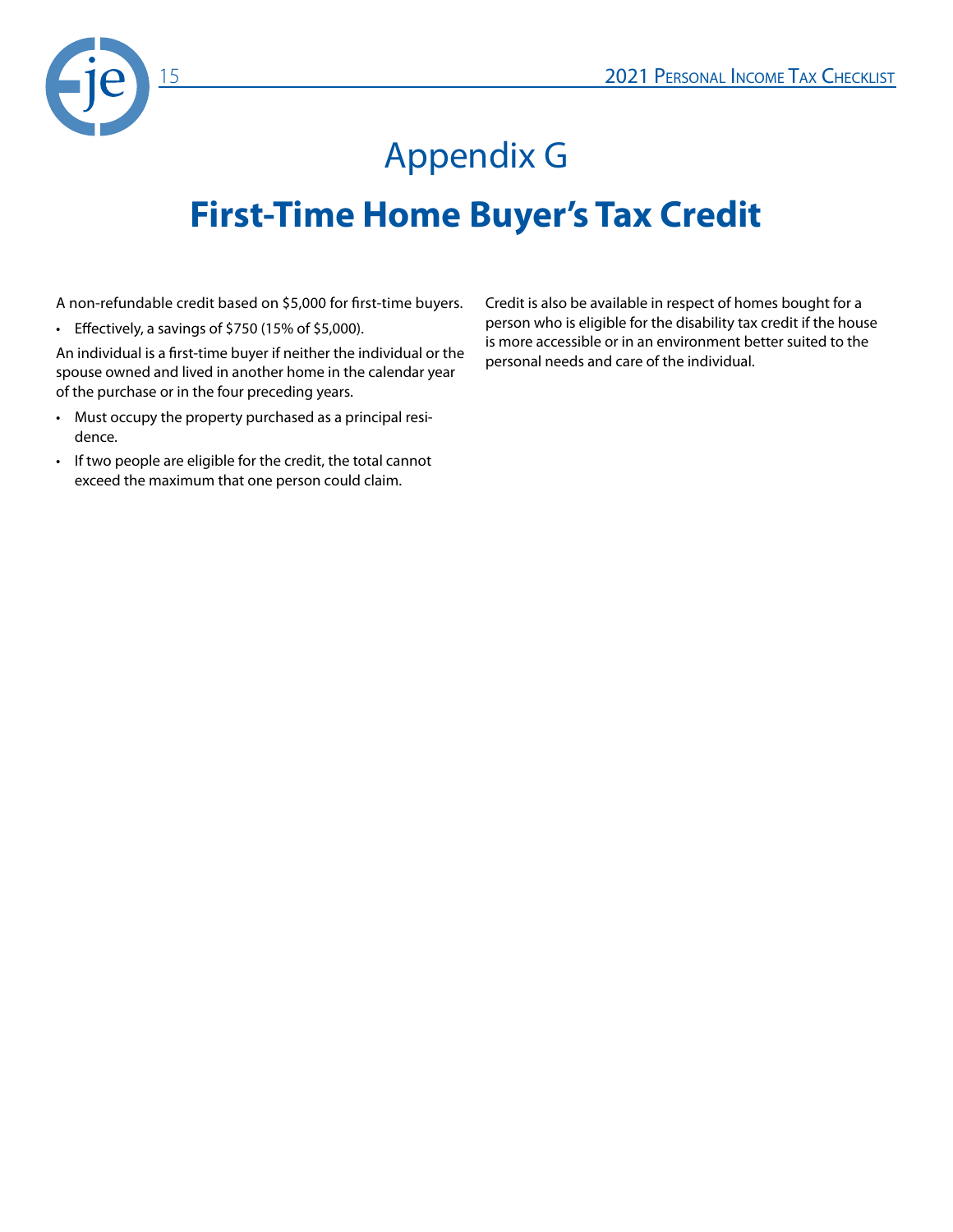

# Appendix H **Child Care Expenses**

#### **Child Care Expenses**

Taxpayers are allowed to deduct childcare expenses as indicated in the under-noted table:

| Age of child as<br>of December 31 | "Non-Disabled"<br>Child | <b>Disabled</b><br>Child |
|-----------------------------------|-------------------------|--------------------------|
| Under 7                           | \$8,000                 | \$11,000                 |
| 7-16                              | \$5,000                 | \$11,000                 |
| Over 16                           | None                    | \$11,000                 |

The maximum deductible would be the least amounts of the figures listed above, (ii) the amount of child care expenses paid and (iii) 2/3 of taxpayer's earned income (lower income spouse in most cases).

The childcare expenses must be incurred to allow you to engage in employment, a business or attend post-secondary education or engaged in grant research .

You can claim payments for child care expenses made to:

- caregivers providing child care services;
- day nursery schools and daycare centres;
- educational institutions, for the part of the fees that relate to child care services;
- day camps and day sports schools where the primary goal of the camp is to care for children (an institution offering a sports study program is not a sports school); or
- boarding schools, overnight sports schools, or camps where lodging is involved.

Please note that payments made to an overnight camp are restricted to \$200/week and \$125/week for kids under 7, aged 7 to 16 and respectively. \$275/week can be claimed for disabled children.

#### **Boarding School or Overnight Camps**

| Age of child as<br>of December 31 | "Non-Disabled"<br>Child | <b>Disabled</b><br>Child |
|-----------------------------------|-------------------------|--------------------------|
| Under 7                           | \$200/week              | \$275/week               |
| 7-16                              | \$175/week              | \$275/week               |
| Over 16                           | None                    | \$275/week               |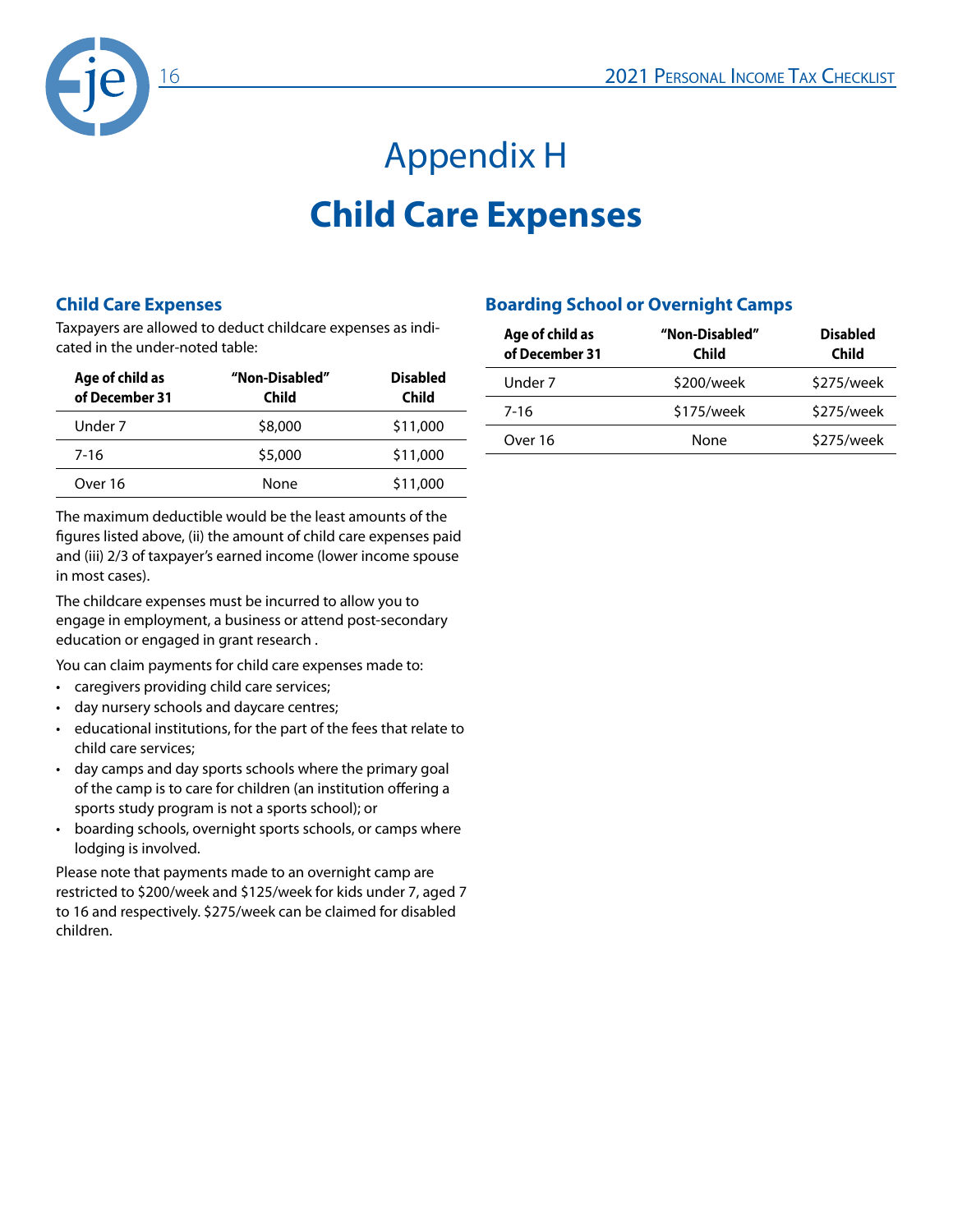

# Appendix I **Home Accessibility Credit**

- Qualifying Individual 65 years and older or disabled.
- Credit can be claimed by the Qualifying Individual or an Eligible Individual.
- Eligible Individual is person who claimed the spouse/common-law partner amount, eligible dependent amount or Canada caregiver amount for the Qualifying Individual.
- 15% of qualifying expenditures-maximum of \$10,000 to an eligible dwelling.
- Eligible Dwelling:
	- principal residence of Qualifying or Eligible Individual;
	- housing unit located in Canada;
	- Qualifying or Eligible Individual must own housing unit;
	- if Qualifying Individual owns the dwelling they must ordinarily live in the dwelling;
	- if the Eligible Individual owns the unit, both must ordinarily live in the dwelling.
- Qualifying Renovation must be:
	- of an enduring nature.
	- undertaken for one of the following reasons:
		- º improve the Qualifying Individual's mobility within the dwelling;
		- º improve the dwellings accessibility and functionality;
		- º reduce risk of harm for him/her in living or accessing the dwelling.
- Both home accessibility and medical tax credits can be claimed for the same expenditures.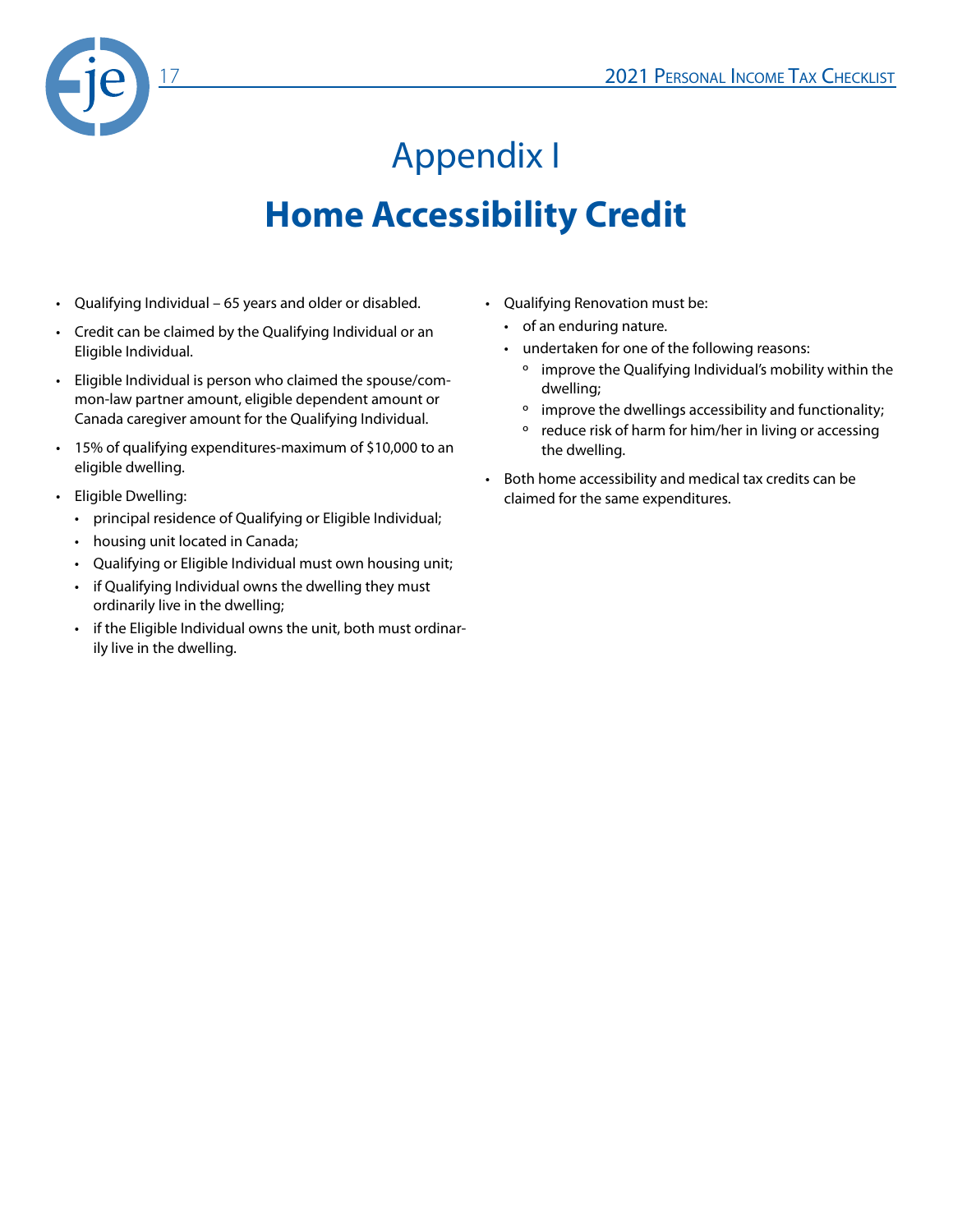

# Appendix J **Principal Residence Exemption**

A principal residence includes any property owned that was ordinarily inhabited by either the taxpayer, his/her spouse, former spouse or child.

- Includes vacation properties even if outside of Canada.
- Generally land in excess of 1/2 hectare is excluded unless it is necessary for the use and enjoyment of the property.

Only one property can be designated as a principal residence for any year after 1982 by the family unit of taxpayer , spouse and any child under 18 who is neither married or in a commonlaw relationship.

The portion of the gain that is exempt is:

**Gain X (1 + # of years designated and resident in Canada)**

**(# of years owned; including year of purchase and sale)**

An adjustment is required where the capital gains election was made in 1994.

Technically, every person who sells a principal residence must file principal residence exemption form but the CRA states in Folio S1-F3-C2, paragraph 2.15 that the **T2091** (but not **T1255**) only needs to be filed if there is a gain after claiming the principal residence exemption of a 1994 capital gains election was made on the residence.

#### **New Rules Effective 2016**

On October 3, 2016, *the Government announced* an administrative change to Canada Revenue Agency's reporting requirements for the sale of a *principal residence*.

When you sell your principal residence or when you are considered to have sold it, usually you do not have to report the sale on your income tax and benefit return and you do not have to pay tax on any gain from the sale. This is the case if you are eligible for the full income tax exemption (principal residence exemption) because the property was your principal residence for every year you owned it.

Starting with the 2016 tax year, individuals who sell their principal residence will be required to report basic information (date of acquisition, proceeds of disposition and description of the property) on Schedule 3, Capital Gains of the T1 Income Tax and Benefit Return. Reporting will be required for sales that occur on or after January 1, 2016. to claim the full principal residence exemption.

The principal residence exemption is an income tax benefit that generally provides you an exemption from tax on the capital gain realized when you sell the property that is your principal residence. Generally, the exemption applies for each year the property is designated as your principal residence.

For the sale of a principal residence in 2016 or later tax years, CRA will only allow the principal residence exemption if you report the sale and designation of principal residence in you income tax return. If you forget to make a designation of principal residence in the year of the sale, it is very important to ask the CRA to amend your income tax and benefit return for that year. Under proposed changes, the CRA will be able to accept a late designation in certain circumstances, but a penalty may apply.

The penalty is the lesser of the following amounts:

- 1. \$8,000; or
- 2. \$100 for each complete month from the original due date to the date your request was made in a form satisfactory to the CRA.

For dispositions occurring during this communication period, including those that occur in the 2016 taxation year (generally for which the designation would be required to be made in tax filings due by late April 2017) the penalty for late-filing a principal residence designation will only be assessed in the most excessive cases.

If only a part of your home is used as your principal residence and you used the other part to earn or produce income, whether your entire home qualifies as a principal residence will depend on the circumstances.

It remains the CRA's practice to consider that the entire property retains its nature as a principal residence, where all of the following conditions are met:

- the income-producing use is secondary to the main use of the property as a residence;
- there is no structural change to the property; and
- no capital cost allowance (CCA) is claimed on the property.

If your situation does not meet all three of the conditions above, you may have to split the selling price and the adjusted cost base between the part you used for your principal residence and the part you used for other purposes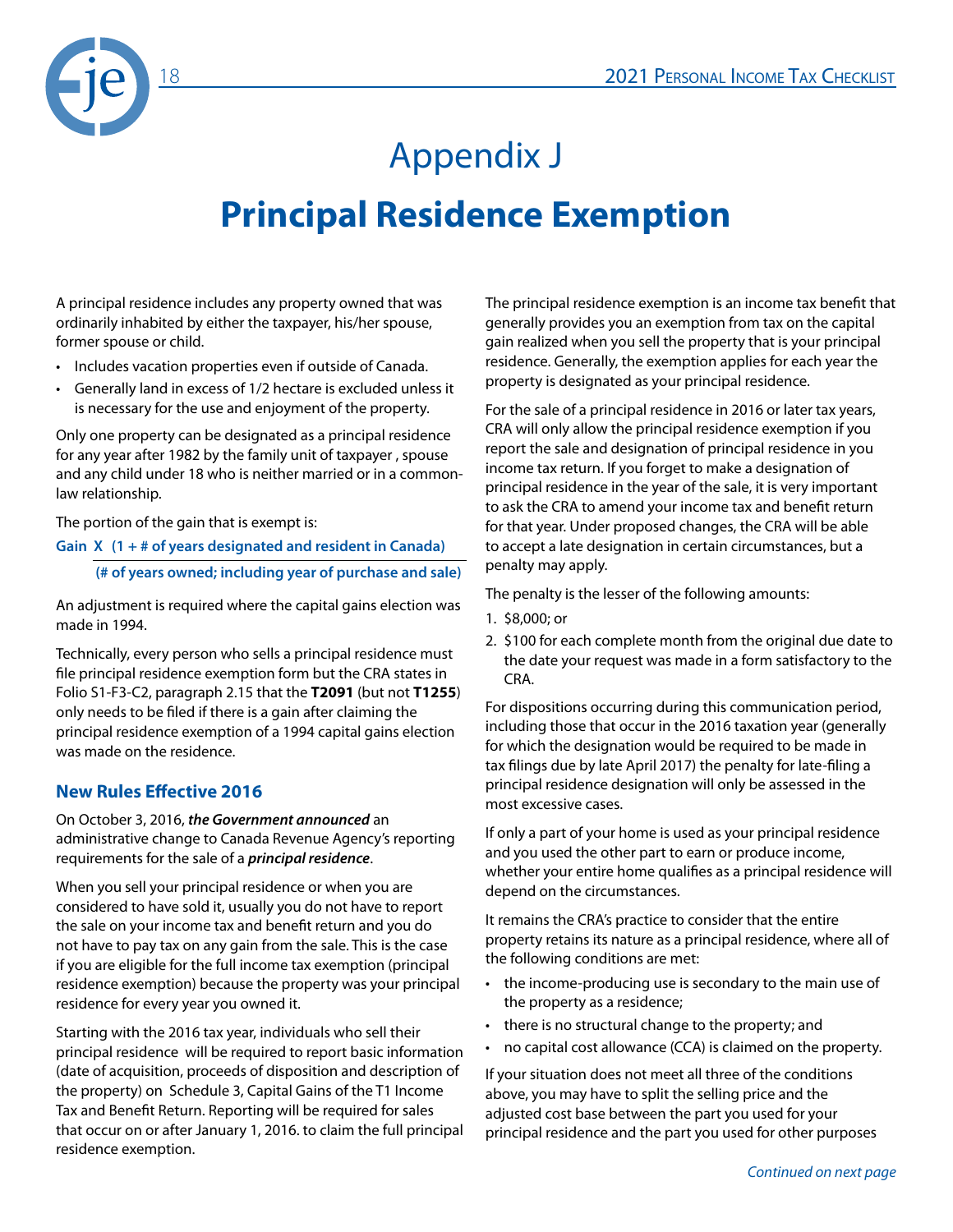

# Appendix J – *continued* **Principal Residence Exemption**

(for example, rental or business).You can do this by using square metres or the number of rooms, as long as the split is reasonable. Instructions are provided in the guide **T4037, Capital Gains 2021**, on how to report the sale of your principal residence in this situation.

The new rules apply for deemed dispositions. A deemed disposition occurs when you are considered to have disposed of property, even though you did not actually sell it. For example, a deemed disposition will occur if there is a change in use of the property:

- You change all or part of your principal residence to a rental or business operation.
- You change your rental or business operation to a principal residence.

When you change the use of a property, you are generally considered to have sold the property at its fair market value and to have immediately reacquired the property for the same amount. You have to report the disposition (and designation) of your principal residence and/or the resulting capital gain or loss (in certain situations) in the year the change of use occurs.

If you sold your principal residence in 2016, we will need:

- Copy of sale agreement including lawyer's reporting letter, statement of adjustments, legal fees and real estate commissions;
- Original purchase agreement including lawyer's reporting letter, statement of adjustments, legal fees and land transfer taxes paid;
- Renovations made during the period of ownership.

Please also advise us if you owned any other principal residences during the period of ownership of the house or cottage that was sold in prior years if it was not reported.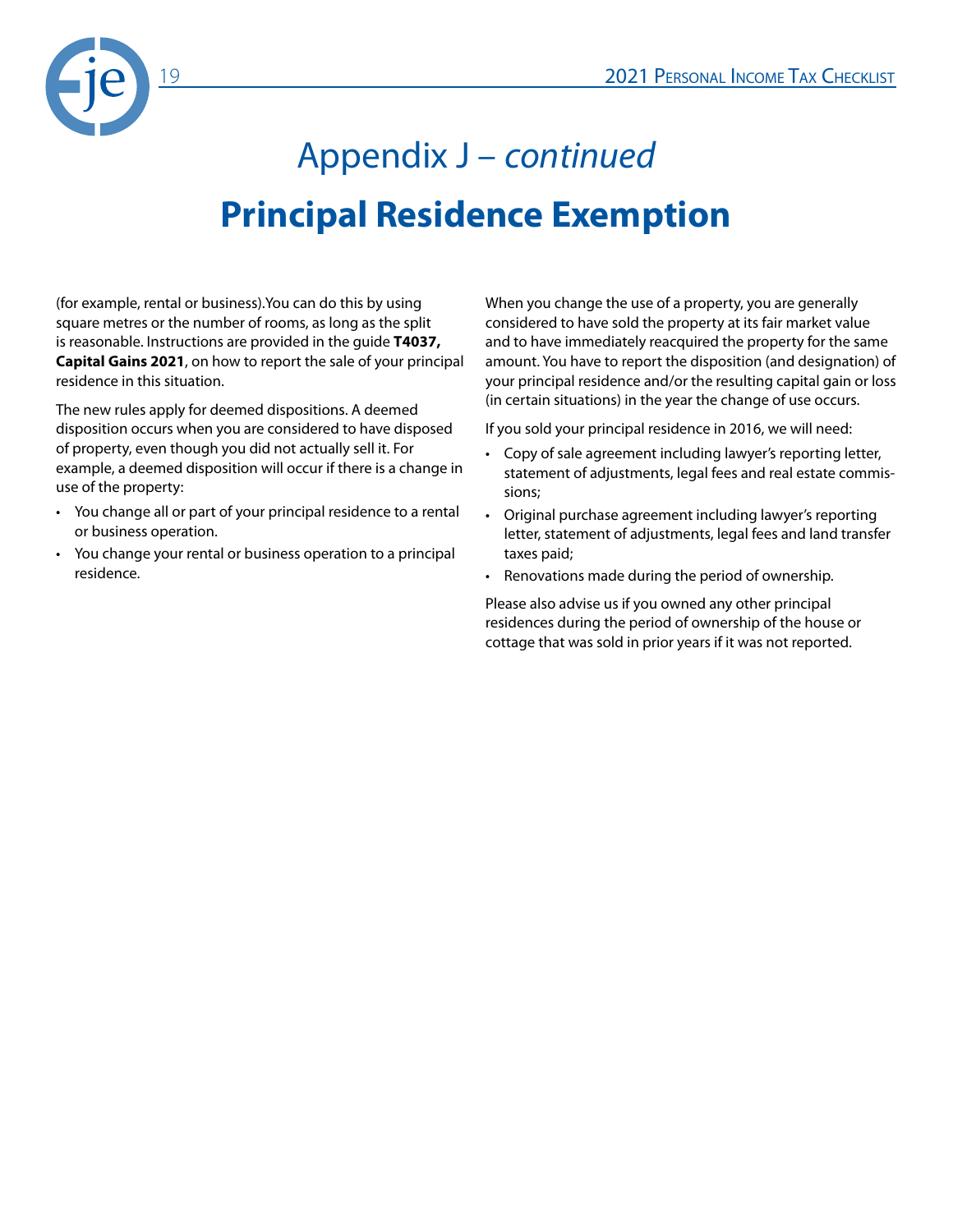

## Appendix K

### **Investment Income, Expenses and Losses**

#### **Statement of Investment Income**

- Summary of any investment income, interest and dividends received from all Canadian and Foreign sources.
- Deduction of carrying charges (interest expense, legal fees, accounting fees, etc.) attributable to the earning of investment income.

#### **Interest Deductibility**

To be deductible:

- 1. Interest must be paid or payable pursuant to a legal obligation to pay interest; and
- 2. Interest must be on funds borrowed for the purpose of gaining or earning income from a business or property, or, an amount payable for property acquired for the purpose of gaining or producing income.

Non-deductible interest:

- 1. Terms of interest not clearly established;
- 2. Not used to earn income from business or property; and
- 3. Funds used to acquire deferred plans such as an RRSP, RPP, TFSA.

#### **Investment Management Fees**

- Fees to manage investments.
- Investment advice.
- Cannot deduct:
	- management or administration fees for your RRSP, RPP, TFSA;
	- fees for safety deposit boxes;
	- subscriptions for financial magazines, newspapers or other publications;
	- brokerage or commission fees (these are generally capital in nature; and
	- tax preparation fees unless related to self-employment.

#### **Business Investment Losses**

Only for arm's length dispositions of shares and debt of small business corporations or where investment is written off.

• To claim the loss, the corporation must have been a small business corporation within the prior 12 months.

Reduced by prior capital gains exemptions claimed since 1985.

• This converts a portion of the business investment loss back to an ordinary capital loss.

Loss on debt must be claimed at the end of the year the debt becomes bad.

Loss on shares can be claimed if, at the end of the year, the corporation is:

- Bankrupt, or
- Insolvent and
	- the corporation and all corporations it controls have ceased business;
	- the fair market value of the share is nil; and
	- it is reasonable to assume that corporation will be dissolved and not commence to carry on business.

In both cases must elect under S.50(1) in the return by attaching a signed letter to the return or mailing the election for e-filed returns.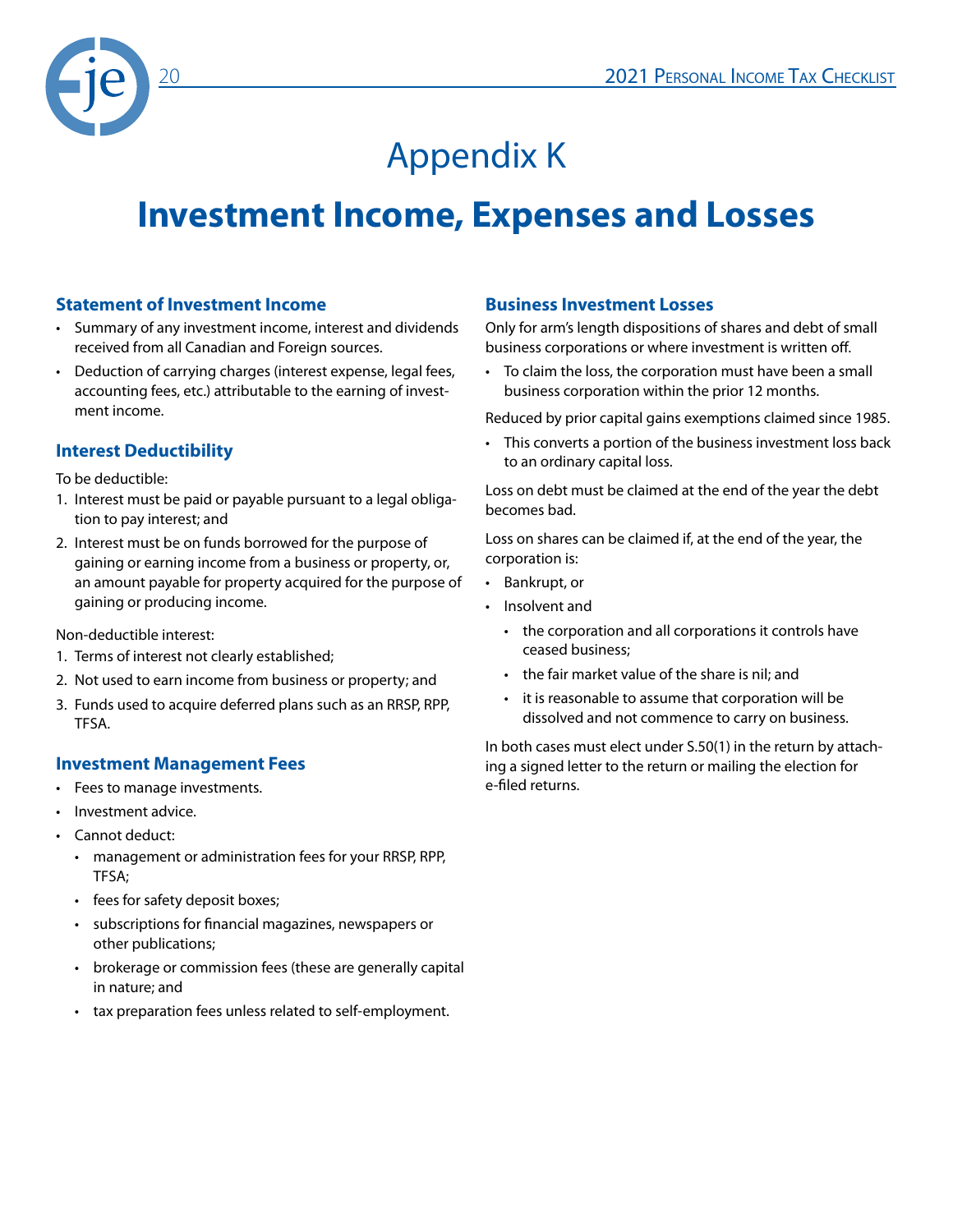

# Appendix L **Foreign Reporting**

File from **T1135** if *cost* of specified foreign property exceeds \$100,000 at any time in the year.

Foreign property includes:

- Shares of foreign corporations
- Funds on deposit outside of Canada, i.e., foreign bank accounts
- Shares of Canadian corporations held outside of Canada
- Indebtedness owed by foreign persons
- Interests in foreign trusts
- Foreign mutual funds
- Precious metals held outside of Canada
- Funds on deposit outside of Canada, i.e., foreign bank accounts.

Foreign property does *not* include:

- Personal use property, e.g., Florida condo (50% use of personal)
- Foreign property held by RRSP, RRIF, TFSA or Canadian mutual fund
- Shares in foreign affiliates (file Form **T1134**)

#### **Changes to the T1135**

The **T1135** was expanded in 2013.

- The name of each foreign bank account or investment must be listed
- The specific country for that investment
- The maximum cost in the year and cost at the end of the year
- The income or loss for each investment
- The capital gain or loss on disposition of the investment.

Attached schedules must use an identical format to the **T1135**. Individuals can *efile* the **T1135** for the 2015 year.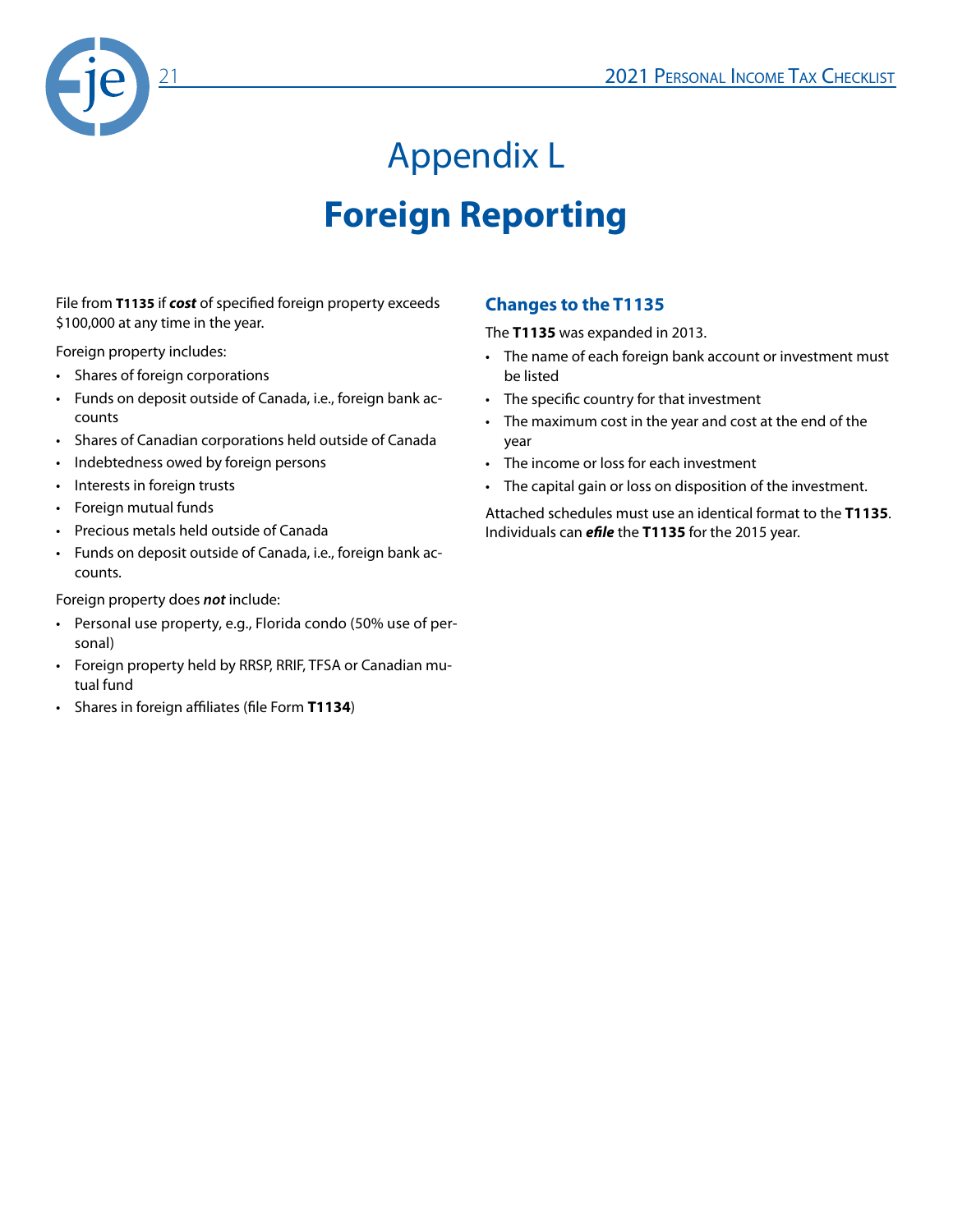

# Appendix M **Support Payments**

Must be periodic amounts paid pursuant to a written separation agreement or an order of a competent tribunal.

• Amounts paid prior to agreement signed may be deductible (in the year or immediately preceding year) if agreement refers to S.56.1(3) and 60.1(3).

Child support is any amount not identified as being support for spouse or common-law partner.

- Not deductible for new or modified agreements after April 1997
- Child support considered to be paid prior to spousal support.

Late payments of support are deductible/taxable in the year paid.

Support payments (receipts) reduce (increase) earned income for RRSP purposes.

Register new or amended agreements with spousal support – **T1158** (mail separately from return).

#### **US Tax Treatment of Support**

- Beginning January 1, 2019, alimony payments are not deductible by the payor spouse, or taxable to the recipient spouse, if made under a divorce or separation agreement made after December 31, 2018.
- CDN recipient spouse / US payor.
- Results in increased taxes as the CDN recipient pays tax on support and the US payor does not receive a deduction for the support paid.
- Result is increased taxes.
- Relief under the US-Canada Tax Convention. Article XVIII, paragraph 6.
- Allows CDN residents to exclude US alimony from CDN income if agreement originated in the USA.
- Cannot be deducted from US income.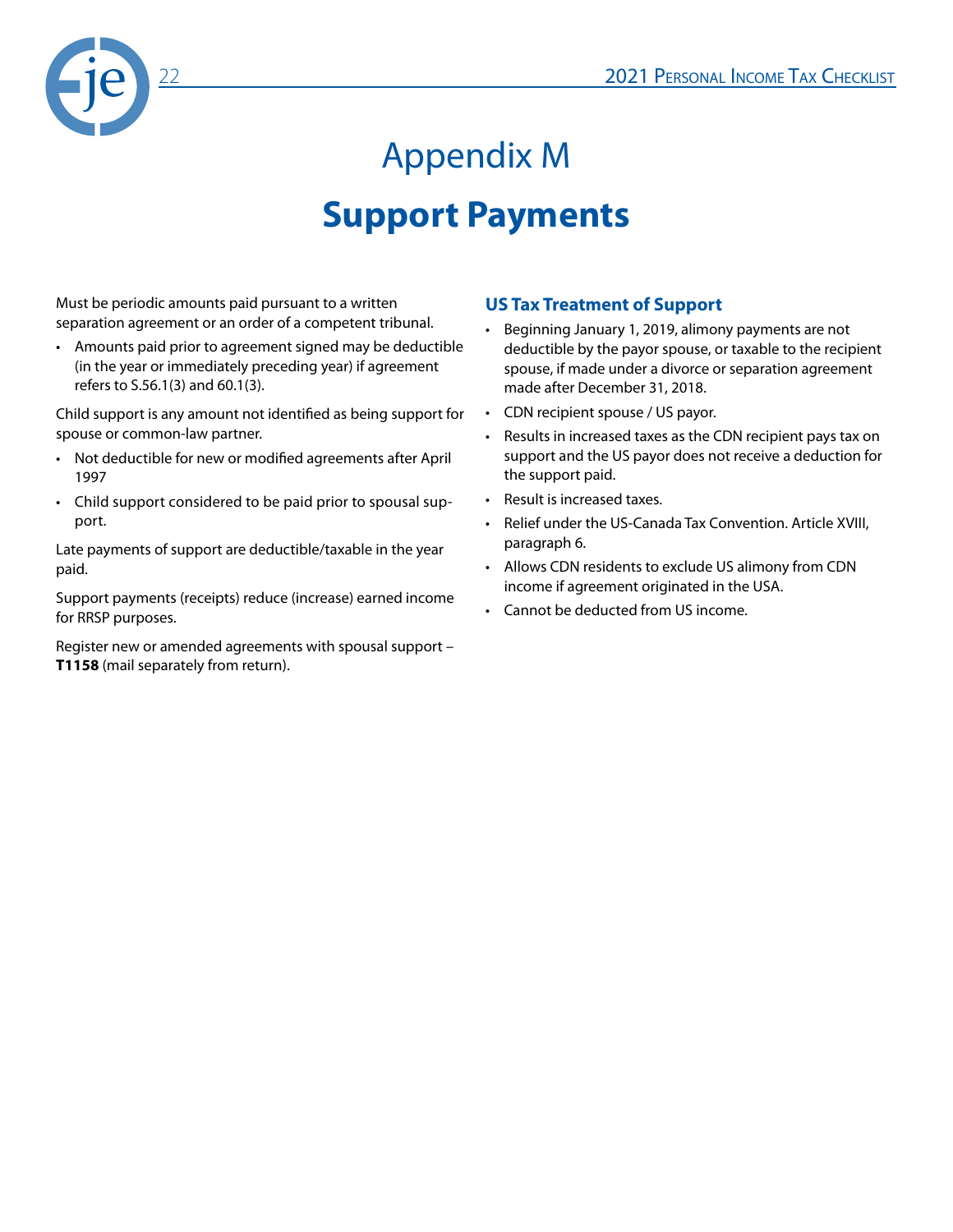

# Appendix N

### **Child Tax Benefits Information**

#### **Maximum Canada Child Benefit**

If your adjusted family net income (AFNI) is under \$32,028, you get the maximum payment for each child. It will not be reduced.

For each child:

- under 6 years of age: \$6,833 per year (\$569.42 per month)
- 6 to 17 years of age: \$5,765 per year (\$480.42 per month)
- Examples:
- For a child turning 6 years of age in March 2022, you will be paid at the 6 years of age rate for the month of March and, at the 6 to 17 years of age rate for the month of April 2022.
- For a child turning 18 in December 2022, the last payment will be in December 2022 at the 6 to 17 years of age rate.

Payments are based on your adjusted family net income (AFNI).

Any reduction to the maximum benefit depends on your adjusted family net income and on the number of children.

Benefits gradually start decreasing when the adjusted family net income is over \$32,028.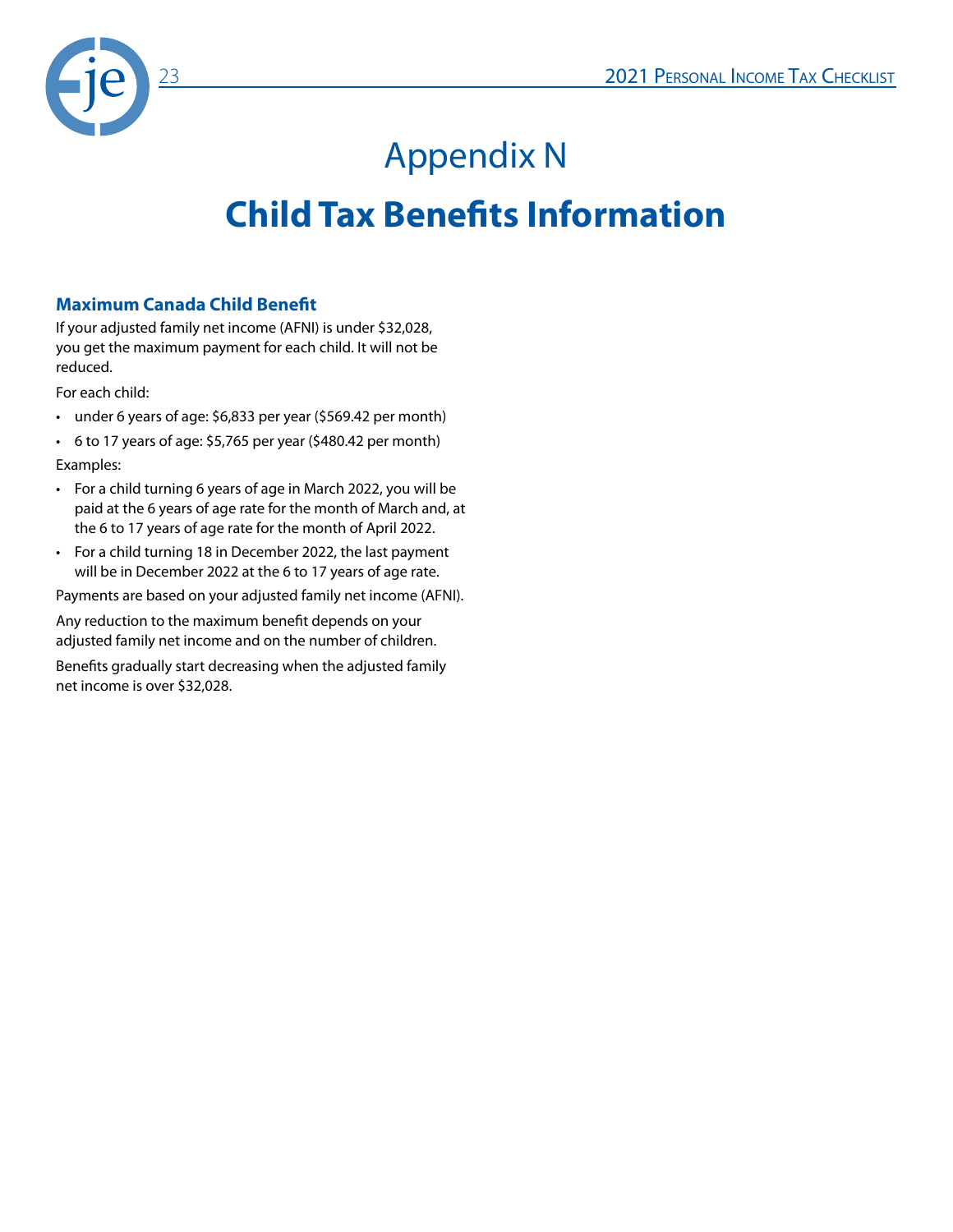

# Appendix O **Canada Pension Plan**

Individuals between age 65 and 70 must pay CPP on salary or self-employed earnings regardless of whether they are receiving a CPP pension.

Employees can elect not to pay CPP by filing Form **CPT30** with the CRA and giving a copy to the employer.

• CPP contributions stop the month after filing the election.

Self-employed individuals can elect not to pay CPP by electing on Schedule 8 of the tax return.

If there is both employment and self-employed earnings then the election is made on Form **CPT30**. Only select on Schedule 8 if you want to elect an earlier date for self-employed earnings.

#### **Pension Splitting**

- Form **T1032** Joint Election to Split Pension Income must be filed jointly with spouse or common-law partner.
- Form must be attached to both spouses returns.
- May split up to 50% of *eligible* pension income with your spouse.
- Transferor deducts split pension amount on line 21000 and the transferee adds it to income on line 11600.
- Consider all effects before splitting including OAS and CRB clawbacks.

#### **Eligible Pension Income**

#### **If over age 65:**

- Payments from a registered pension plan.
- Annuity payments from an RRSP.
- Payments from a RRIF.
- Payments from a foreign register pension plan or US Social Security.

#### **The following are not eligible for pension splitting:**

- C.P.P.
- $\cdot$  OAS
- Death Benefits
- Q.P.P.
- U.S. Individual Retirement Account
- C.P.P. can be split but only through having payments actually split. T1 reporting must be consistent with slips.

#### **Eligible Pension Income**

#### **If under age 65:**

- Payments from a registered pension plan.
- Payments from a foreign registered pension plan or US Social Security.
- Annuity payments from an RRSP if due to the death of a spouse.
- Payments from a RRIF if due to the death of a spouse.

#### **US Social Security**

- Per the Canadian/U.S. tax treaty, an individual does not have to pay Canadian income tax on their entire US Social Security (line 11500) (note: Canada has treaties with many other countries as well).
- May claim an exemption on 15% of this income (line 25600).
- If a resident of Canada since before January 1, 1996 and received the Social Security benefit since before January 1, 1996, may claim an exemption of 50 percent of this income (line 25600).
- Federal foreign tax credit may be disallowed on US Social Security since only taxable in country of residence under the Treaty.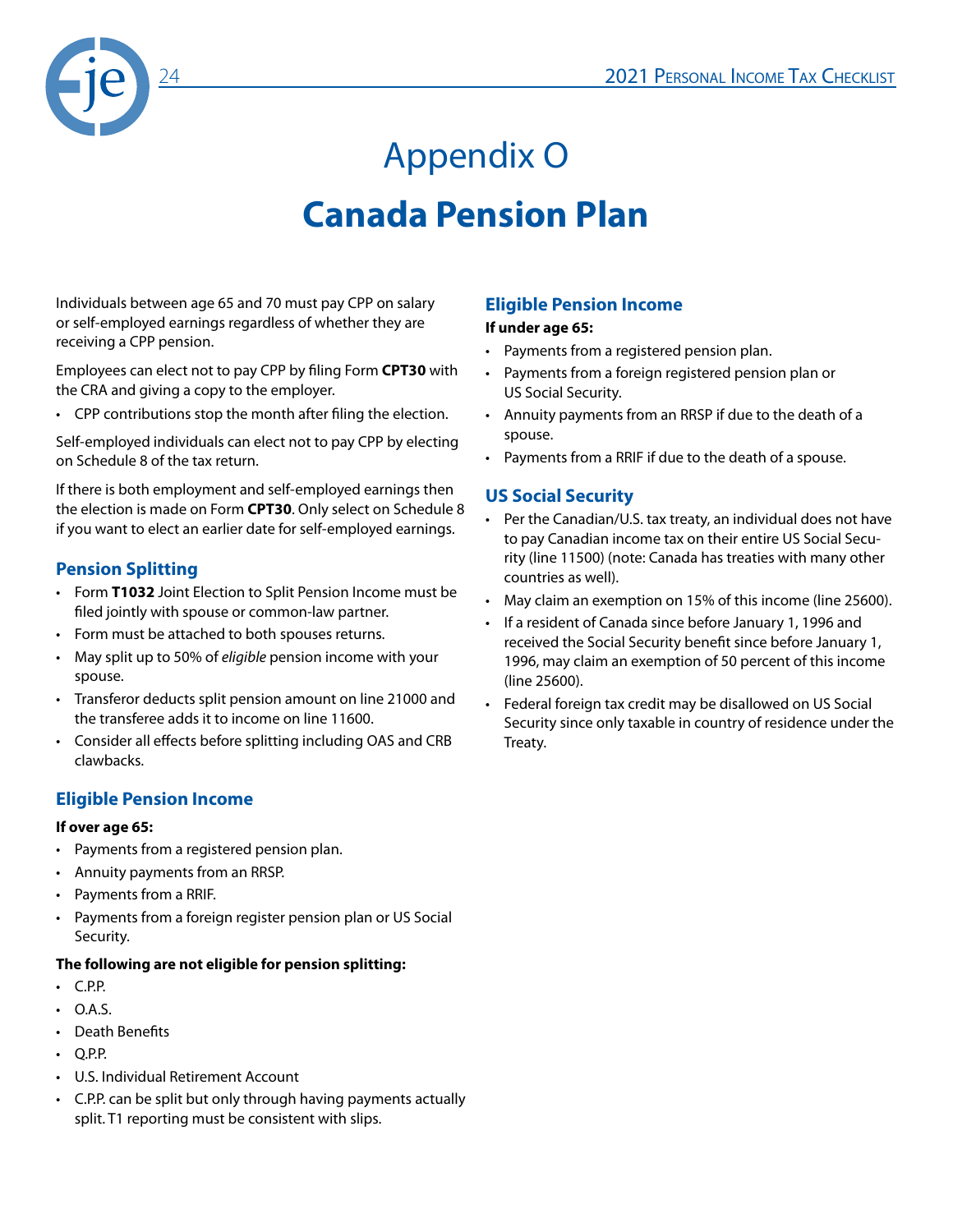

### Appendix P

### **Ontario Trillium Benefits and Seniors' Tax Credits**

Combines the following three credits and is paid monthly.

- Application is made on the tax return but payments are made monthly outside of the tax system.
- Must be resident of Ontario at the beginning of the month to qualify.

#### **1. Ontario Sales Tax Credit**

- Must be 19 years old to receive this.
- Apply if the individual was 19 before June 1, 2021.
- CRA determines entitlement based on GST/HST credit.

#### **2. Ontario Energy and Property Tax Credit**

- Must be 18 years old before June 1, 2021.
- Must be a resident of Ontario on December 31, 2021.
- Based on rent or property tax paid.
	- Rent paid to a long-term care home that does not pay municipal taxes will qualify for the Energy credit component. (If no breakdown received, the guide says to use 75% of amount paid.)

#### **3. Northern Ontario Energy Credit**

• Only for residents of northern Ontario.

Apply for last two components on Form **ON-BEN**.

#### **4. Ontario Senior Homeowner's Property Tax Grant**

- Up to a \$500 grant for property tax.
- Must be age 64 and own a residence on December 31, 2021.
- Based on 2020 property tax paid for 2020 grant.
- Apply for on Form **ON-BEN**.
- Paid approximately eight to ten weeks after *Notice of Assessment* received.

#### **5. Ontario Seniors' Public Transit Tax Credit**

- Be 65 years old or older on the last day of the previous tax year that you're claiming the credit.
- Live in Ontario by the end of that year.

For example, to qualify for the credit when you file your personal Income Tax and Benefit Return in 2022, you must be:

- 65 years or older on December 31<sup>st</sup>, 2020.
- A resident of Ontario on December 31<sup>st</sup>, 2021.

If you moved outside of Ontario before December 31, 2021, you wouldn't qualify for the tax credit.

You can claim up to \$3,000 in eligible public transit expenses and receive up to \$450 each year.

The Seniors' Home Safety Tax Credit is a temporary, refundable personal income tax credit that can help you make your home safer and more accessible, helping you stay in your home longer.

The credit is available for the 2021 and 2022 tax years and is worth 25% of up to \$10,000 in eligible expenses per year for a senior's principal residence in Ontario.

Expenses must be paid or payable in 2021 and 2022. The maximum credit is \$2,500 per year.

#### **6. Seniors' Home Safety Tax Credit**

#### **Eligibility**

#### *Who is Eligible*

You are eligible to claim the credit if you:

- are 65 or older by the end of the year, or
- live with a senior relative, or
- will live with a senior relative within 24 months after the end of the year.

#### *What is an Eligible Expense*

Renovation expenses are eligible if they improve safety and accessibility or help a senior be more functional or mobile at home, for example:

- Grab bars and related reinforcements around the toilet, tub and shower wheelchair ramps, stair/wheelchair lifts and elevators.
- Certain renovations to permit first floor occupancy or a secondary suite for a senior.
- Handrails in corridors.
- Walk-in bathtubs.
- Wheel-in showers.
- Comfort height toilets.
- Widening passage doors.
- Lowering existing counters/cupboards.
- Installing adjustable counters/cupboards.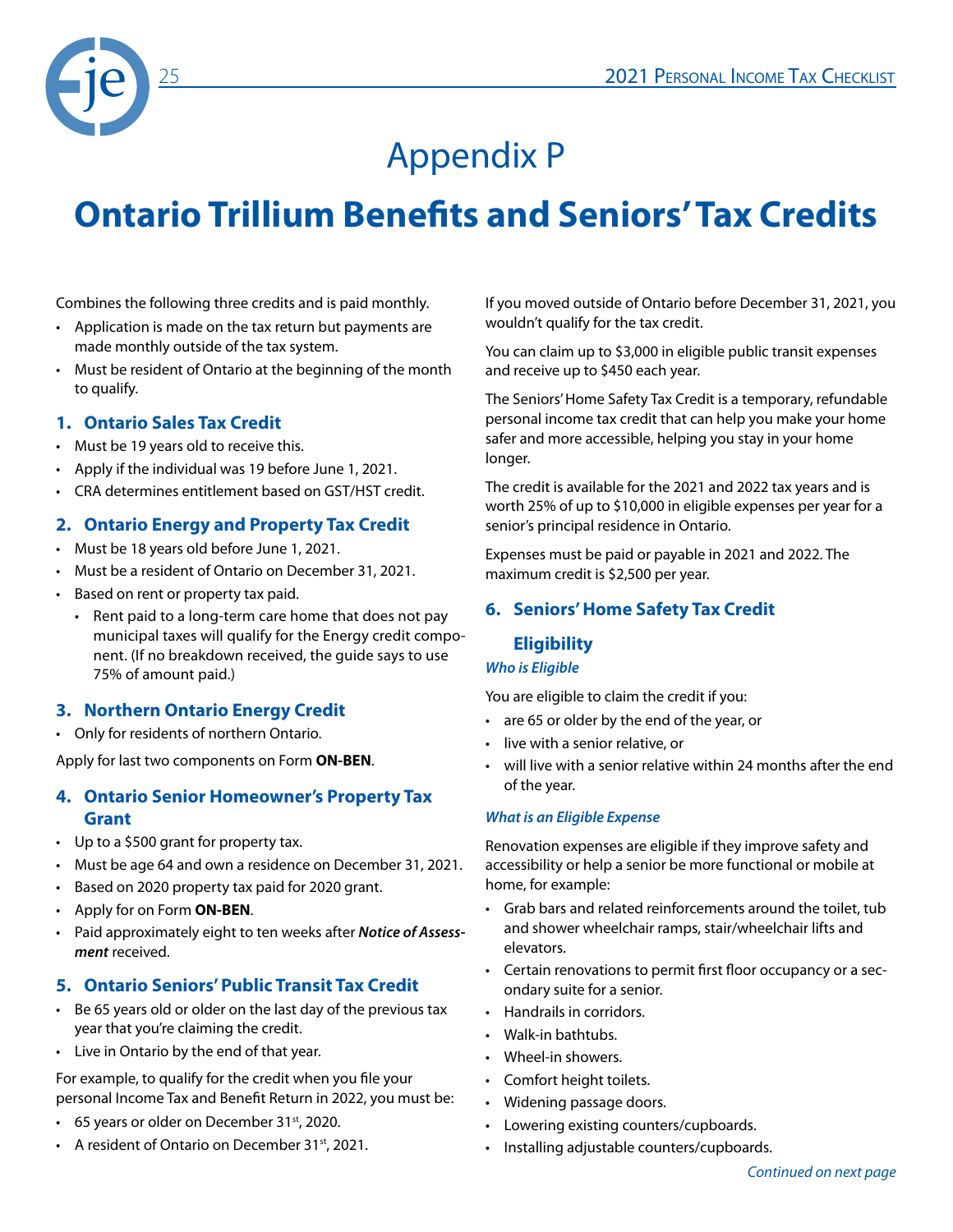

### Appendix P – *continued*

### **Ontario Trillium Benefits and Seniors' Tax Credits**

#### *What is an Eligible Expense – continued*

- Light switches and electrical outlets placed in accessible locations.
- Door locks that are easy to operate.
- Lever handles on doors and taps, instead of knobs.
- Pull-out shelves under counters to enable work from a seated position.
- Non-slip flooring.
- A hand-held shower on an adjustable rod or high-low mounting brackets.
- Additional light fixtures throughout the home and exterior entrances.
- Swing clear hinges on doors to widen doorways.
- Creation of knee space under the basin to enable use from a seated position (and insulation of any hot-water pipes).
- Relocation of tap to front or side for easier access.
- Hands-free taps.
- Motion-activated lighting.
- Touch-and-release drawers and cupboards.
- Automatic garage door openers.

Expenses must be paid or payable in 2021 and 2022.

#### *What is Not an Eligible Expense*

Examples of expenses that are not eligible for the credit include:

- Routine repairs, maintenance or service (for example, plumbing or electrical repairs).
- Esthetic improvements (for example, painting and landscaping).
- Appliances, furniture or devices (for example, lift chairs and medical alert devices).
- Services (for example, housekeeping, attendant care, or home security).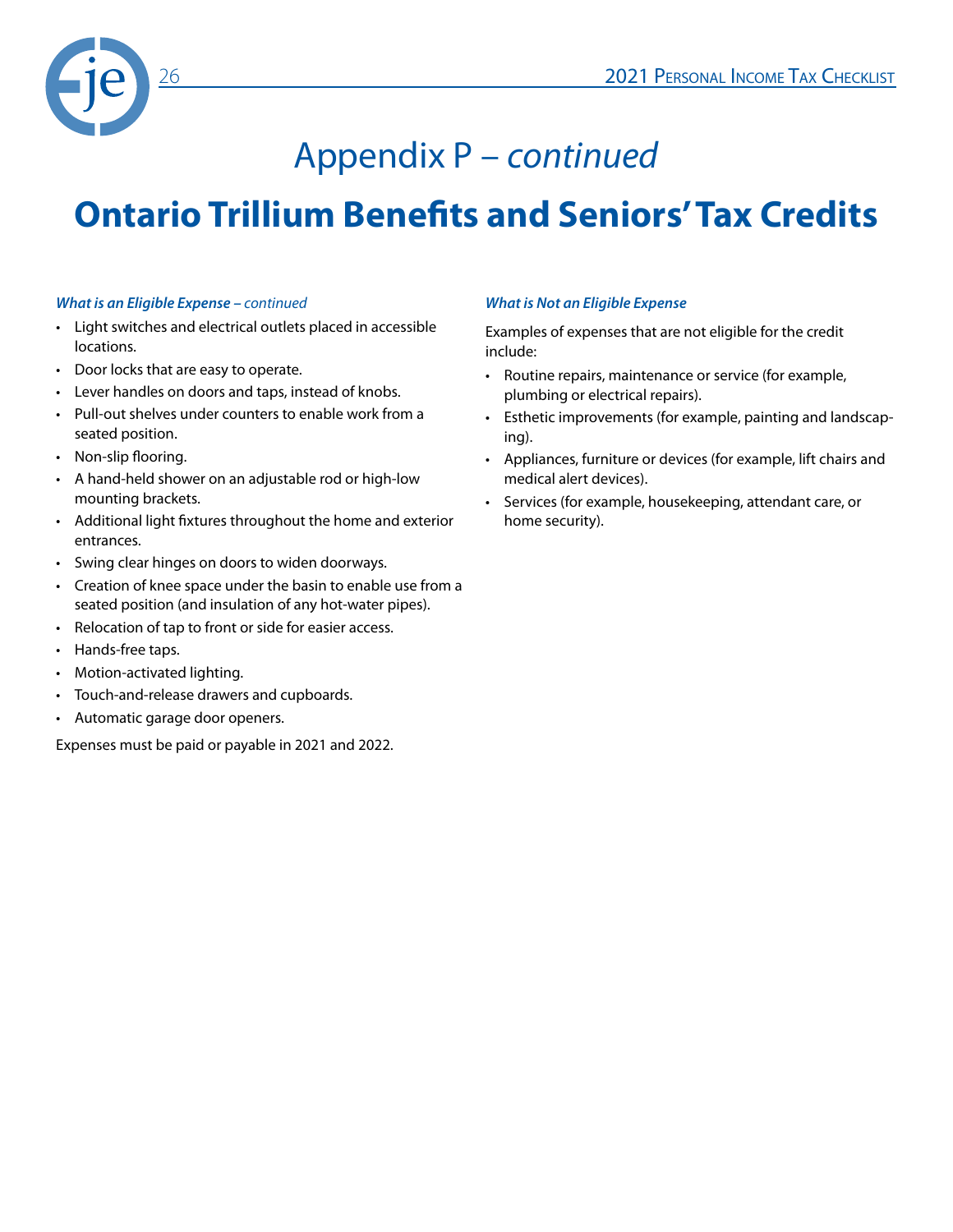

### Appendix Q

### **School Supplies and Digital News Tax Credits**

#### **School Supplies Tax Credit**

A refundable tax credit of 15% of up to \$1,000 of expenditures claimed in the year.

The teacher or early childhood educator must be accredited.

Eligible amounts must be for the purpose of teaching or facilitating students' learning.

- Must be used in an elementary or secondary school or a regulated child care facility.
- Must not have been reimbursed or otherwise deductible.
- Must be able to provide a certificate from the employer attesting to the eligible expenses of the teacher.
- Must be either consumable supplies or books games and puzzles containers or educational support software.

Effective for supplies bought on or after January 1, 2016.

#### **Digital News Subscription Tax Credit**

This non-refundable Digital News Subscription Tax Credit is for individuals who subscribed to a **Qualifying Canadian Journalism Organization – QCJO –** for subscription costs to Canadian Digital News Media from 2020 through 2024 where their primary focus is "*original news written content*".

The maximum tax credit is \$500.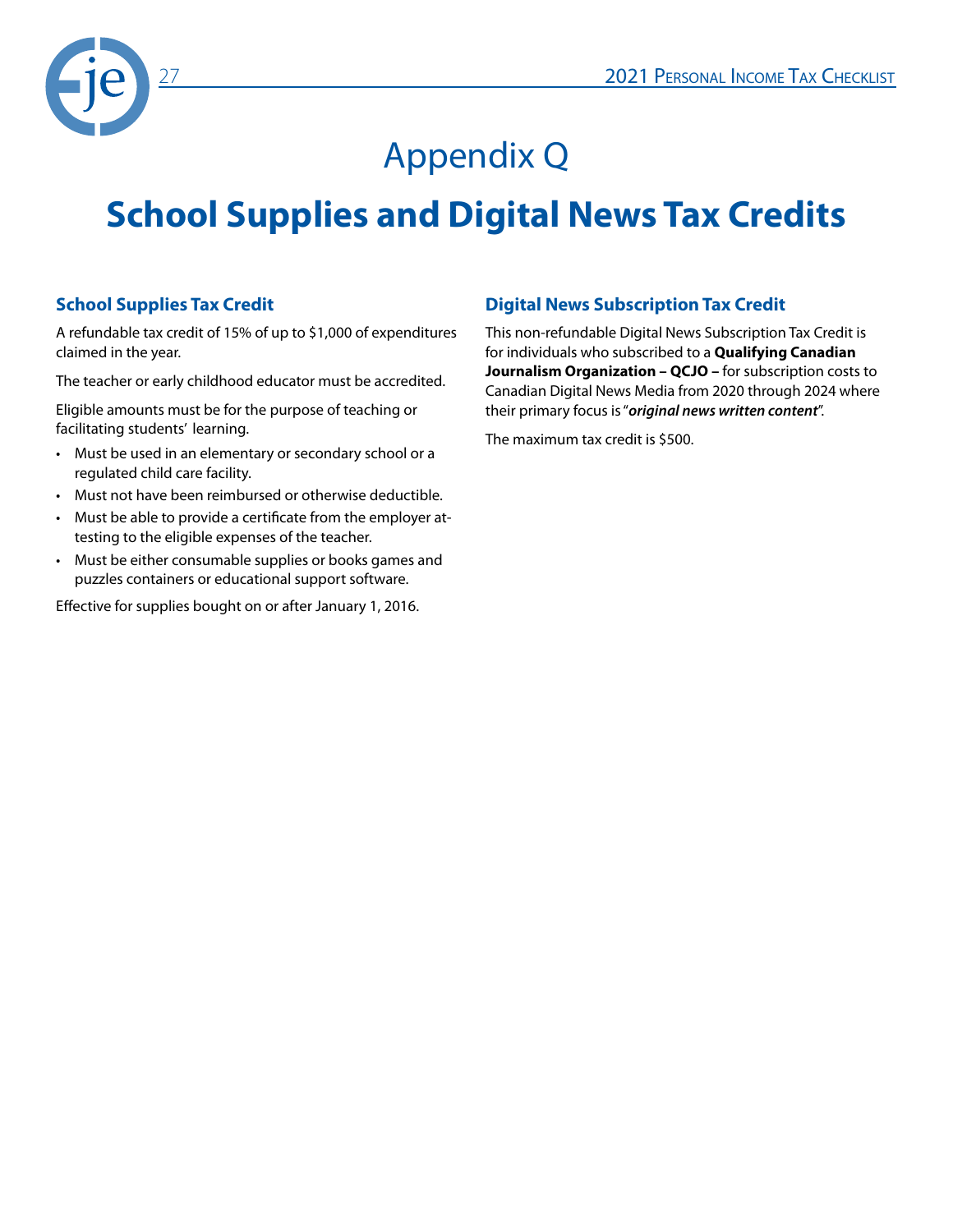

# Appendix R **RRSP and TFSA Contribution Limits**

#### **RRSP**

- 2022 RRSP limit 18% of earned income to a maximum of \$29,210 (\$27,830 for 2021) minus any pension adjustments.
- Income required to contribute the maximum in 2021 \$162,278 (\$154,611 for 2021).
- Maximum is indexed annually.
- Contributions made in the first 60 days of the year can be deducted in the previous taxation year.
- Unused contributions can be carried forward indefinitely.
- 1% per month penalty on over contributions greater than \$2,000.
- Withdrawals are subject to tax withholdings.
- There may be special contributions in excess of the above limits:
	- lump sum transfers on death of a spouse;
	- retiring allowances; and
	- rollover from a Registered Pension Plan.

#### **RRSP Unused Contribution**

- May be able to withdraw unused contributions.
- Must be withdrawn from same plan.
- Form **T746**.

#### **RRSP Over Contributions**

- May over contribute by \$2,000.
- Cannot deduct the \$2,000 over contribution.
- Penalty tax of 1% per month of the amount greater than \$2,000 that you have over contributed.
- Use Form **T1-OVP** to calculate penalty tax.

#### **RRSP, Transfers and HBP**

- Home Buyers Plan (HBP) Withdraw up to \$35,000 from your RRSP toward the purchase of a home (\$25,000 prior to March 21, 2019).
- No withholding tax on withdrawal.
- Cannot use HBP of you have owned a home in the last 5 years. Must consider if spouse or common-law spouse has owned a property.
- Exceptions for a disabled person or their relative if the purpose is to enable to disable person to live in an accessible home.

• Must be repaid to your RRSP over 15 years, starting in the second year following the withdrawal.

#### **RRSP Contribution Limits**

Indexed amounts for 2022 will be announced in the fall of 2021.

The indexed amount will not be less than the contribution limit for the preceding year.

| Year | <b>RRSP Contribution</b><br>Limit | <b>Earned Income</b><br><b>Required in Prior Year</b> |
|------|-----------------------------------|-------------------------------------------------------|
| 2016 | 25,370                            | 140,944                                               |
| 2017 | 26,010                            | 144,500                                               |
| 2018 | 26,230                            | 145,722                                               |
| 2019 | 26,500                            | 147,222                                               |
| 2020 | 27,230                            | 151,278                                               |
| 2021 | 27,830                            | 154,611                                               |
| 2022 | 29,210                            | 162,278                                               |
|      |                                   |                                                       |

#### **TFSA Contribution Limits**

The \$5,000 TFSA Dollar Limit is indexed to inflation but rounded to the nearest \$500.

| Year              | <b>TFSA</b><br><b>Contribution Limit</b> |
|-------------------|------------------------------------------|
| 2009              | 5,000                                    |
| 2010              | 5,000                                    |
| 2011              | 5,000                                    |
| 2012              | 5,000                                    |
| 2013              | 5,500                                    |
| 2014              | 5,500                                    |
| 2015              | 10,000                                   |
| 2016              | 5,500                                    |
| 2017              | 5,500                                    |
| 2018              | 5,500                                    |
| 2019              | 6,000                                    |
| 2020              | 6,000                                    |
| 2021              | 6,000                                    |
| <b>Cumulative</b> | 79,500                                   |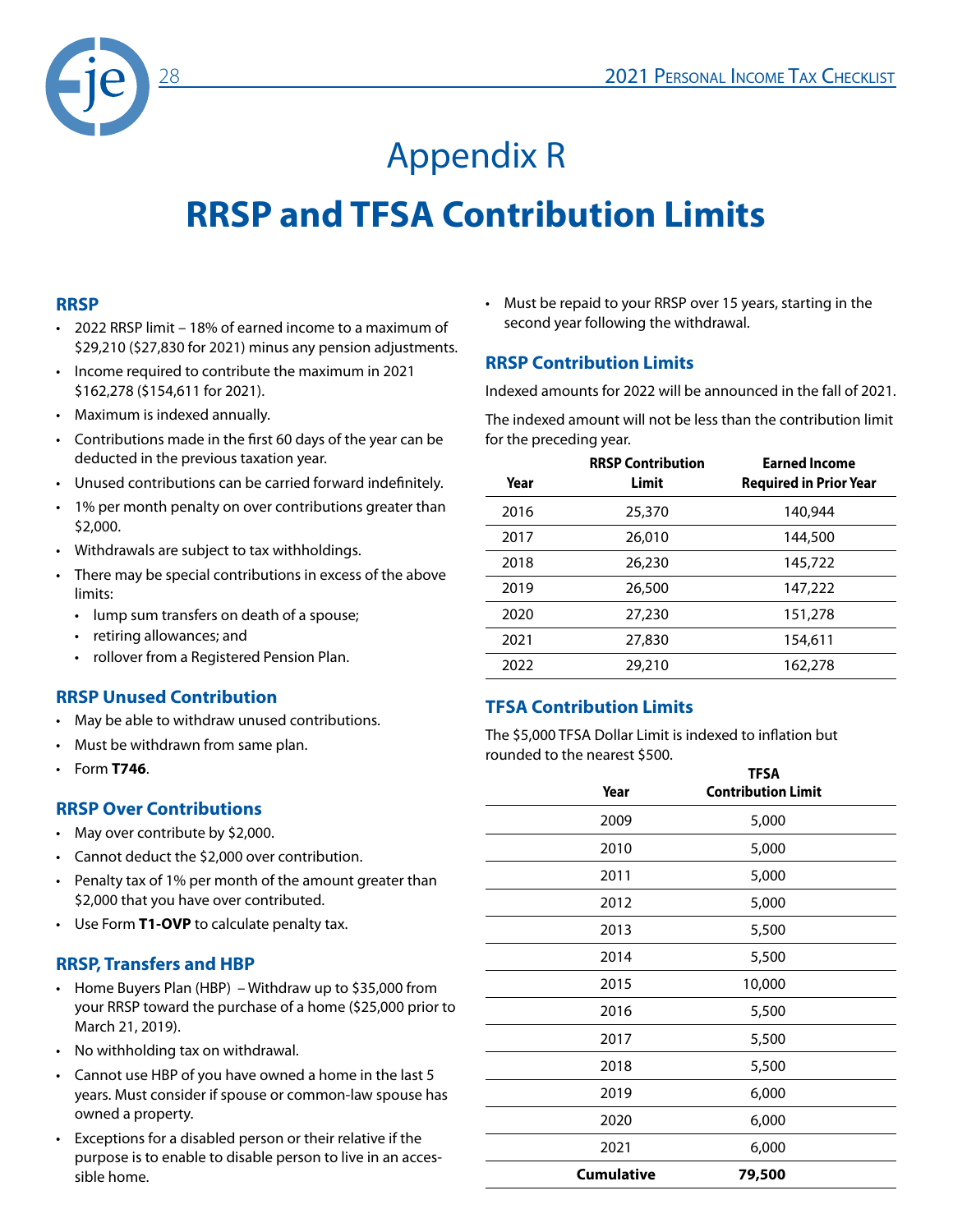

# Appendix S **Donations and Gifts**

- Must be made to a registered charity.
- Credit calculated as:
	- 15% of donations up to \$200;
	- 33% of the lessor of (1) donations over \$200, and (2) taxable income over \$214,368; and
	- 29% of donations over \$200 not qualifying for the 33% tax rate.
- May contribute up to 75% of your net income, unused donations can be carried forward 5 years (10 years for ecological gifts after February 10, 2011).
- Up to 100% of a taxpayer's net income can be claimed as donations in the year of death and the year preceding death.
- Foreign donations are restricted to 75% of foreign net income (depending on applicable tax treaty).
- Gift of Certain Capital Property Zero inclusion rate on capital gain, donation equal to FMV.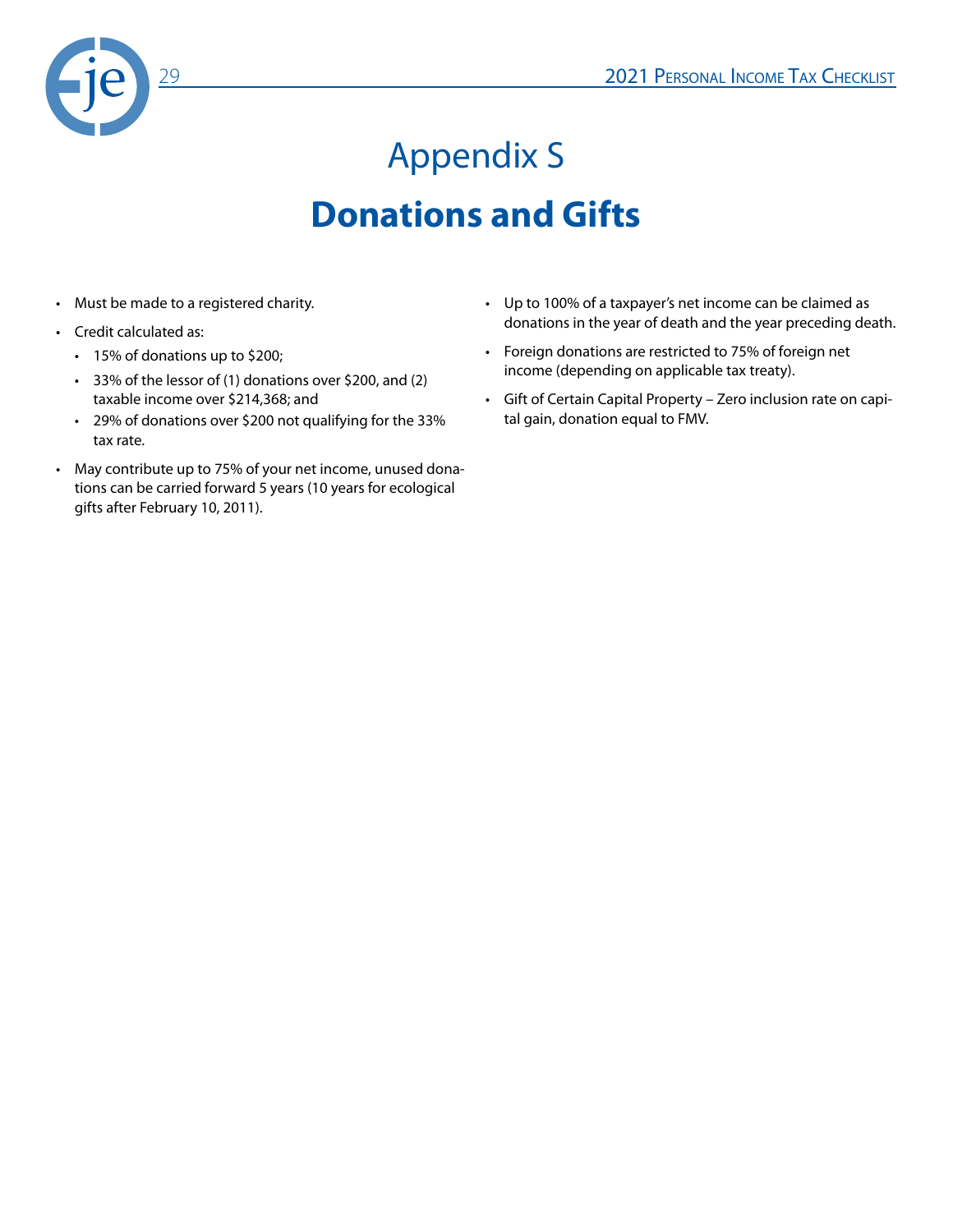

# Appendix T **2021 Personal Tax Rates**

#### **Federal Rates**

| From         | То      | Rate  | Tax at the<br>Upper Range |
|--------------|---------|-------|---------------------------|
|              | 49,020  | 15.0% | 7,353                     |
| 49,021       | 98,040  | 20.5% | 17,402                    |
| 98,041       | 151,978 | 26.0% | 31,426                    |
| 151,979      | 216,511 | 29.0% | 50,140                    |
| Over 216,511 |         | 33.0% | Over \$50,140+            |
|              |         |       |                           |

### **Ontario Personal Tax Rates**

| From          | То      | Rate   | Tax at the<br>Upper Range |
|---------------|---------|--------|---------------------------|
|               | 45,142  | 5.05%  | 2,280                     |
| 45,143        | 90,287  | 9.15%  | 6,410                     |
| 90,288        | 150,000 | 11.16% | 13,074                    |
| 150,001       | 220,000 | 12.16% | 21,586                    |
| Over 220,000+ |         | 13.16% | Over 21,586+              |

#### **Ontario Surtax**

| On Ontario tax over          | \$4,874 | 20%  |
|------------------------------|---------|------|
| Plus on Ontario Tax over     | \$6.237 | 36%  |
| Combined on Ontario tax over | \$6.237 | .56% |

Federal brackets have increased due to indexing.

#### **2021 Combined Personal Tax Rate**

|             |         |                                             | <b>Marginal Rate</b> |                     |                          |              |
|-------------|---------|---------------------------------------------|----------------------|---------------------|--------------------------|--------------|
| <b>From</b> | To      | Tax at the Upper Range<br>on Regular Income | Regular Income       | <b>Capital Gain</b> | <b>Eligible Dividend</b> | Non-Eligible |
|             | 45,142  | 6,430                                       | 20.05%               | 10.03%              | 00.00%                   | 09.24%       |
| 45,142      | 49,020  | 7,367                                       | 24.15%               | 12.08%              | 00.00%                   | 13.95%       |
| 49,021      | 79,505  | 16,405                                      | 29.65%               | 14.83%              | 06.39%                   | 20.28%       |
| 79,506      | 90,287  | 19,799                                      | 31.48%               | 15.74%              | 08.92%                   | 22.38%       |
| 90,288      | 93,655  | 20,940                                      | 33.89%               | 16.95%              | 12.24%                   | 25.16%       |
| 93,656      | 98,040  | 22,602                                      | 37.91%               | 18.96%              | 17.79%                   | 29.78%       |
| 98,041      | 150,000 | 45,157                                      | 43.41%               | 21.71%              | 25.38%                   | 36.10%       |
| 150,001     | 151,978 | 46,047                                      | 44.97%               | 22.49%              | 27.53%                   | 37.90%       |
| 151,979     | 216,511 | 77,417                                      | 48.29%               | 24.15%              | 32.11%                   | 41.72%       |
| 216,512     | 220,000 | 79,230                                      | 51.97%               | 25.99%              | 37.19%                   | 45.95%       |
| 220,000+    |         | 79,230+                                     | 53.53%               | 26.77%              | 39.34%                   | 47.74%       |

*Note:* After deduction of federal basic personal credit of \$13,808 (reduced to \$12,421 for income above \$216,511) and Ontario basic personal credit of \$10,880. Ignores Ontario Health Premium.

No change in maximum tax rates from 2020.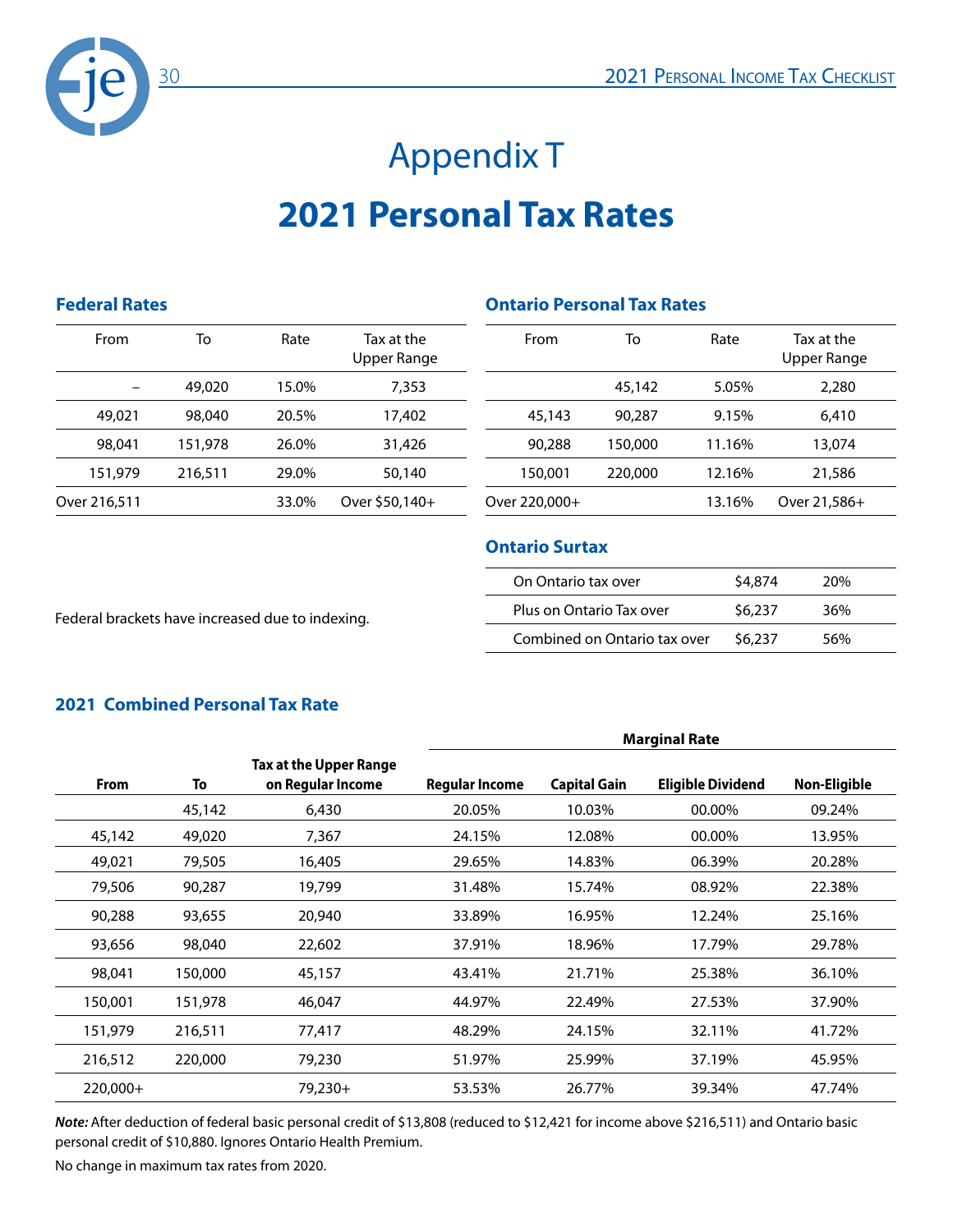

### Appendix U

### **Non-Refundable Tax Credits for 2021**

| <b>Non-Refundable Tax Credit</b>                                                                        | Federal | <b>Ontario</b> |  |
|---------------------------------------------------------------------------------------------------------|---------|----------------|--|
| Basic personal amount                                                                                   | 13,808  | 10,880         |  |
| Spouse, common-law partner, eligible dependent <sup>(1)</sup>                                           | 13,808  | 10,880         |  |
| Age amount <sup>(2)</sup>                                                                               | 7,713   | 5,312          |  |
| Disability amount                                                                                       | 8,662   | 8,790          |  |
| Disability amount supplement for taxpayers under 18 years of age <sup>(3)</sup>                         | 5,003   | 5,127          |  |
| Canada Caregiver amount – infirm spouse, child under 18<br>(added to Canada Caregiver amount below) (4) | 2,295   | 0              |  |
| Canada caregiver amount – spouse or eligible dependent age 18 <sup>(5)</sup>                            | 7,348   | 5,128          |  |
| Pension income amount                                                                                   | 2,000   | 1,504          |  |
| Medical expense tax credit – must exceed lesser of 3% of net income or<br>\$80,700 (Ontario \$82,067)   | 2,421   | 2,462          |  |
| Eligible Adoption expense per child                                                                     | 16,729  | 13,274         |  |
| Canada Employment amount                                                                                | 1,257   | 0              |  |
| Volunteer Firefighter / Search and Rescue amount                                                        | 3,000   | 0              |  |

#### **Schedule1: Non-Refundable Tax Credits**

- Tax credits are non-refundable if the taxpayer has no income tax payable before the credit, they cannot be claimed.
- Certain tax credits if not used, such as tuition tax credit and the charitable donations tax credit can be carried forward.
- Taxpayers receive a federal tax credit for 15% of the total of all non-refundable tax credits that apply to them (Ontario credit is 5.05%).
- Federal amount of the non-refundable tax credits differs from the provincial amounts.

#### **Other Non-Refundable Tax Credits**

- CPP, QPP, EI
- Tuition amount (Federal credit only)
- Tuition amount transferred from a child (max. \$5,000).
- Interest paid on student loans.
- Home accessibility credit (\$10,000 Federal).
- Amounts transferred from your spouse or common-law partner.
- Home Buyers credit.

#### **Schedule 5: Amounts for Spouse or Common-Law Partner and Dependents**

- If your spouse or common-law partner does not need all of his or her tax credit to reduce their taxes to nil, then certain tax credits can be transferred to the other spouse:
- Age credit Canada caregiver amount for infirm
- Disability credit child under 18 at the end of the year.

#### **Notes: Non-Refundable Tax Credits**

- 1. Spouse, Common-law Partner, eligible dependent is reduced by net income of the dependent and eliminated when net income reaches \$12,298.
- 2. Age Amount is reduced by 15% when net income exceeds \$38,508 and eliminated when net income exceeds \$89,421.
- 3. Disability Amount supplement for taxpayers under 18 years of age is reduced when total child care and attendant care expenses for this taxpayer exceed \$2,930 and eliminated when the expenses exceed \$7,784.
- 4. Canada Caregiver Amount for an infirm spouse or child under 18 is a supplement to the Canada Caregiver Amount.
- 5. Canada Caregiver Amount is reduced when the dependent's income reaches \$24,361.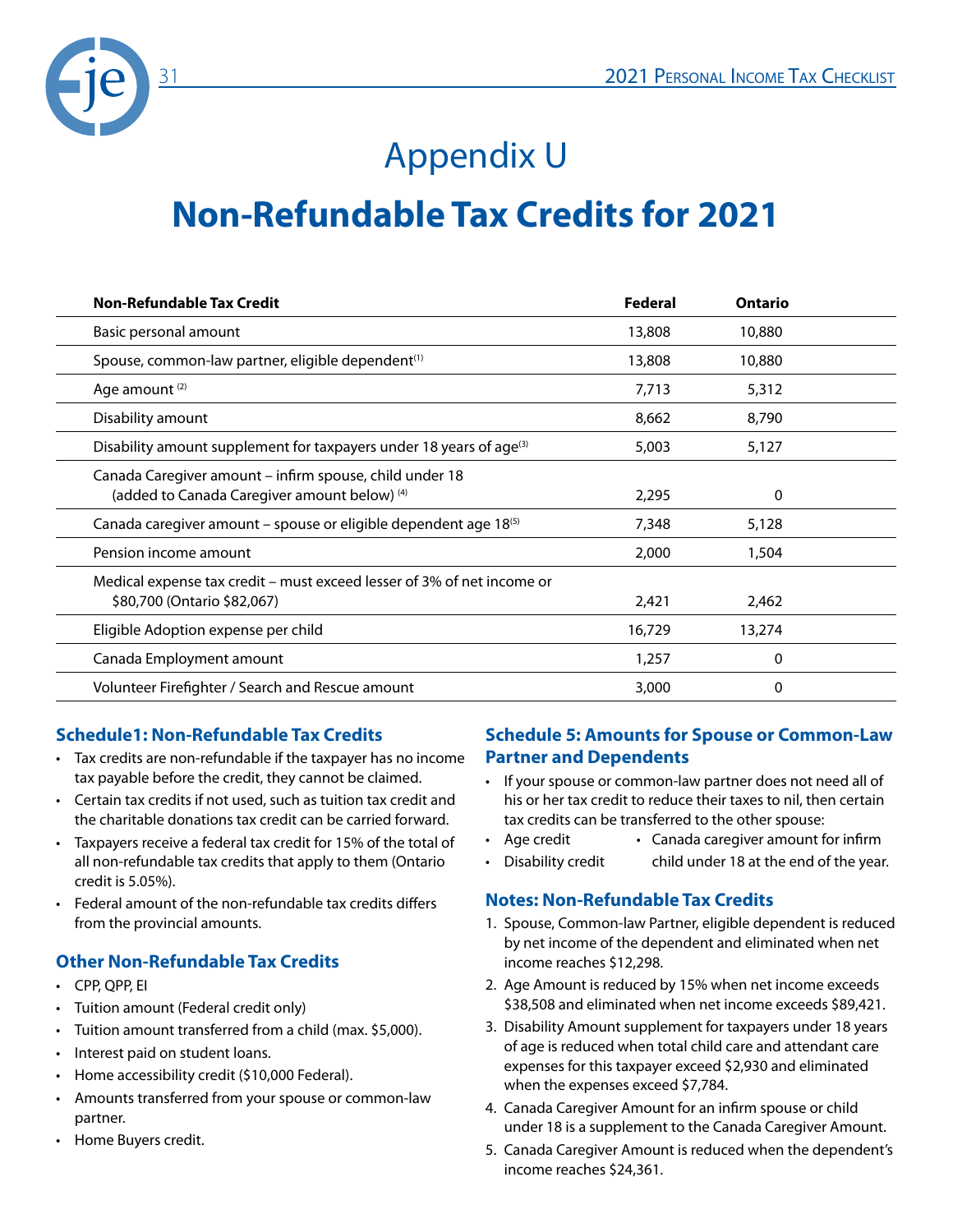

# Appendix W **Social Benefits Repayment**

- Clawback of Old Age Security:
	- 15% of net income in excess of \$79,845.
- Clawback of Employment Insurance:
	- 30% of net income in excess of \$70,375.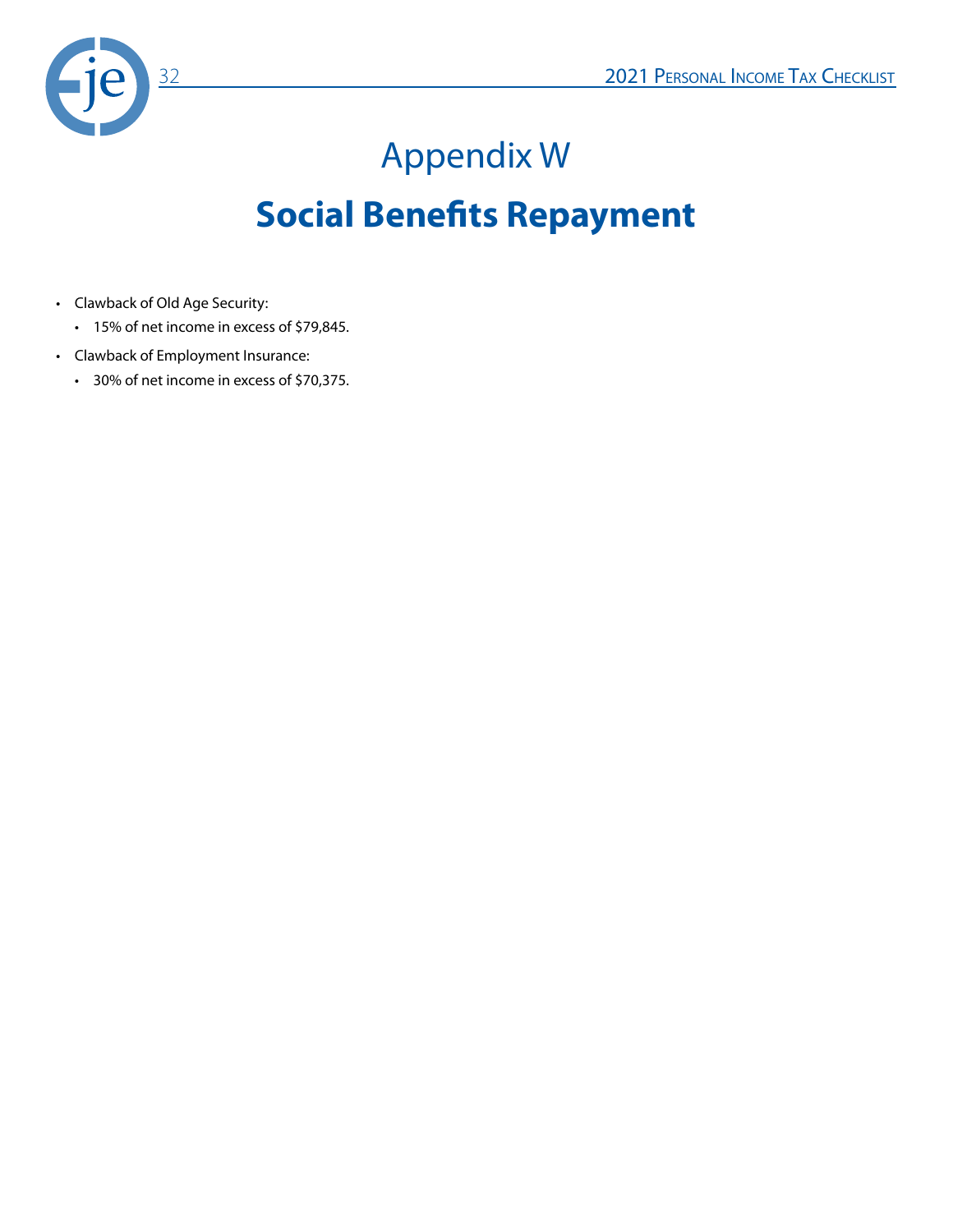

# Appendix X **General Information on Income Tax Return Filing**

#### **You must file an income tax return if:**

- You have taxes payable;
- You or your spouse are entitled to Canada Child Benefit;
- You applied and received Working Income Tax Benefit;
- You disposed of capital property or had a capital gain in the year;
- You have to repay some or all OAS benefits;
- You have to repay some or all El benefits;
- You have not repaid all of your RRSP Home Buyers Plan or Lifelong Learning Plan;
- You have self employment net income greater than \$3,500 and owe CPP;
- You ceased to be a Canadian resident;
- You have received a demand to file;
- You have elected to split pension income;
- You elect to pay El on self-employed earnings (Schedule 13); and
- To recover an overpayment of income taxes withheld.

#### **You may want to file an income tax return if:**

- You are entitled to a refund of tax withheld;
- You want to claim refundable tax credits (CCB, GST/HST credit, WITB, Property Tax Credit etc.);
- You were a student who had excess tuition, and education amounts;
- You have earned income that will increase your RRSP contribution room;
- You are receiving GIS;
- You have investment tax credits;
- You have a capital or non-capital loss in the year.

#### **Section 216 Tax Return:**

- Filed by a non-resident earning rental income in Canada.
- Allows the rental income to be taxed on the net rental income at the graduated tax rates rather than withholding on the gross rental income.
- If an NR4 was filed, the 216 return MUST be filed no later than June 30th .

#### **Payments and Due Dates**

- Filing due date is normally April 30 of the following year, however, if you are self-employed, the due date is June 15th of the following year.
- All taxes are due by April 30 of the following year.
- All elections and foreign reporting forms (if applicable) are

also due on the filing due date.

- Instalments must be paid in the following year if taxes owing are greater than \$3,000 in the current year and either of the two prior years.
- Instalments are due March 15, June 15, September 15, and December 15.

#### **Due Dates**

- T1135 -Due with the return. Filed separately.
- T1134
- Due 15 months after year end,
- After 2020 reduced to 12 months
- After 2021 reduced to 10 months

#### **Electronic Filing**

- Returns may be filed by mail or electronically.
- Tax Preparers are subject to **Mandatory** Electronic Filing.
- There are penalties to Tax Preparers for paper filing E-file eligible returns.
- Certain returns are not eligible for E-filing.
- Elections must be filed in paper form.
- T1135 forms are E-filed separately.
- Certain other forms must be filed in paper form.

#### **Electronic Filing Exclusions**

- Taxpayer is a deemed resident
- Deceased taxpayer's year of death is prior to the current tax year.
- Taxpayer's SIN begins with a "O".
- Taxpayer is coded bankrupt.
- Taxpayer is an emigrant or a non-resident.
- Taxpayer's address is outside of Canada.

#### **Penalties**

- Penalty for late filed returns is 5% of the balance due plus 1% per month for a maximum of 12 months (17% in total).
- Second occurrence of late filed return doubles the penalty to 10% of taxes due plus 2% per month to a maximum of 20 months (50% in total).
- Penalty for repeated failure to report income is the lesser of 10% of the unreported amount or half the amount of a gross negligence penalty. (Also a 10% provincial penalty).
- Gross Negligence 50% of the tax avoided or benefit improperly claimed.
- Interest is charged on the balance due at the prescribed rate, plus 4%.